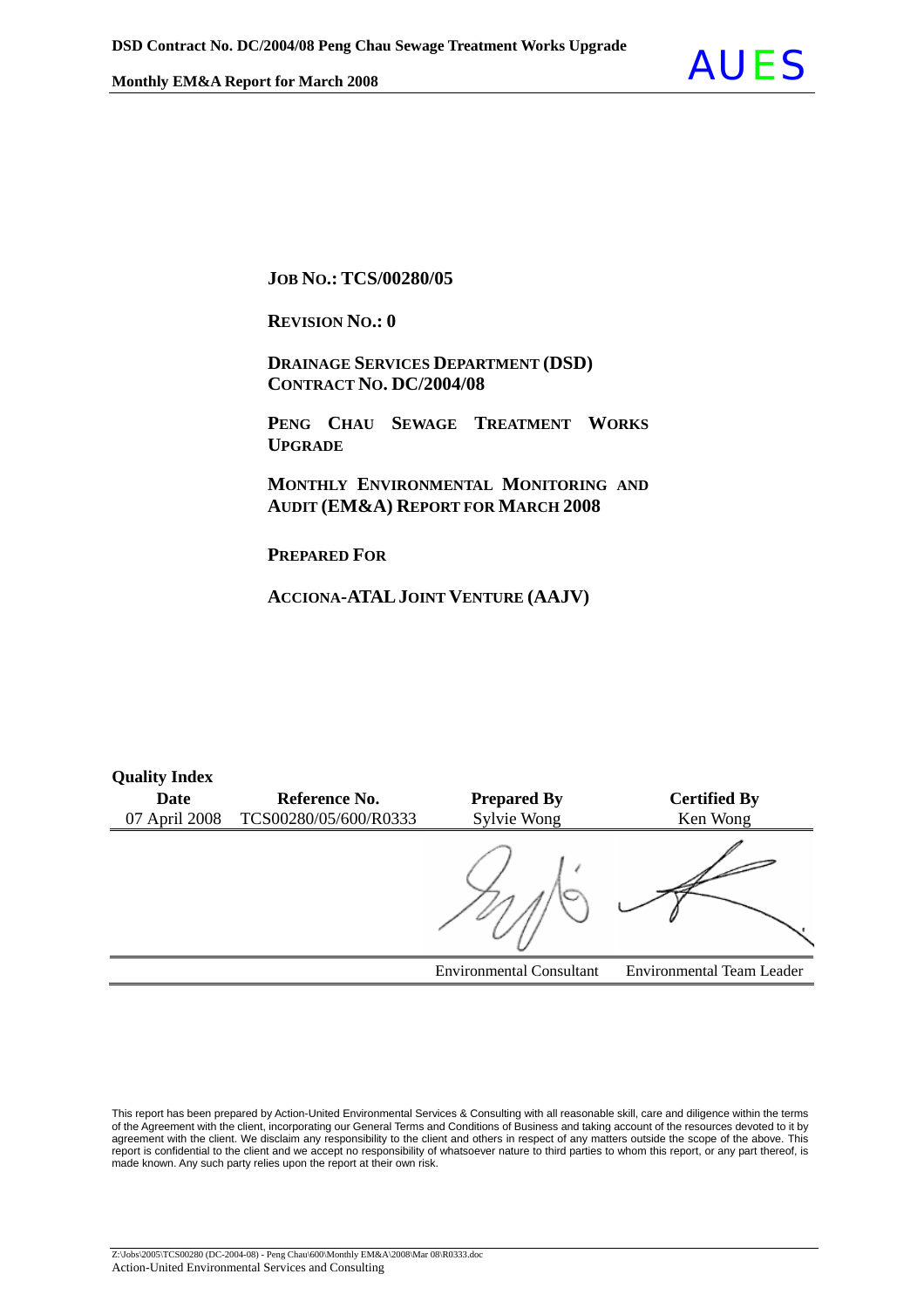

#### **TABLE OF CONTENTS**

| 1.0  | <b>INTRODUCTION</b>                                 | $\mathbf{1}$   |
|------|-----------------------------------------------------|----------------|
| 2.0  | PROJECT ORGANIZATION AND CONSTRUCTION PROGRESS      | 1              |
| 3.0  | SUMMARY OF IMPACT MONITORING REQUIREMENTS           | $\overline{2}$ |
| 4.0  | <b>IMPACT MONITORING METHDOLOGY</b>                 | 3              |
| 5.0  | <b>IMPACT MONITORING RESULTS</b>                    | 7              |
| 6.0  | <b>WASTE MANAGEMENT</b>                             | 8              |
| 7.0  | <b>SITE INSPECTION</b>                              | 9              |
| 8.0  | ENVIRONMENTAL COMPLAINT AND NON-COMPLIANCE          | 9              |
| 9.0  | <b>IMPLEMENTATION STATUS OF MITIGATION MEASURES</b> | 9              |
| 10.0 | <b>IMPACT FORECAST</b>                              | 10             |
| 11.0 | <b>CONCLUSION</b>                                   | 10             |

#### **LIST OF TABLES**

| TABLE 2-1 | <b>MAJOR CONSTRUCTION ACTIVITIES IN THE REPORTING MONTH</b> |
|-----------|-------------------------------------------------------------|
|           |                                                             |

- **TABLE 2-2 STATUS OF ENVIRONMENTAL LICENSES AND PERMITS**
- **TABLE 3-1 SUMMARY OF EM&A REQUIREMENTS**
- **TABLE 3-2 ACTION AND LIMIT LEVELS FOR AIR QUALITY**
- **TABLE 3-3 ACTION AND LIMIT LEVELS FOR CONSTRUCTION NOISE**
- **TABLE 3-4 ACTION AND LIMIT LEVELS FOR MARINE WATER QUALITY**
- **TABLE 4-1 LOCATION OF AIR QUALITY AND NOISE MONITORING STATION**
- **TABLE 4-2 LOCATIONS OF MARINE WATER QUALITY MONITORING**
- **TABLE 4-3 MONITORING EQUIPMENT USED IN EM&A PROGRAM**
- **TABLE 4-4 ANALYTICAL METHODS APPLIED TO MARINE WATER QUALITY SAMPLES**
- **TABLE 5-1 SUMMARY OF 24-HOUR AND 1-HOUR TSP MONITORING RESULTS**
- **TABLE 5-2 SUMMARY OF CONSTRUCTION NOISE MONITORING RESULTS**
- **TABLE 6-1 SUMMARY OF WASTE QUANTITIES FOR DISPOSAL**
- **TABLE 6-2 SUMMARY OF QUANTITIES OF RECYCLING MATERIALS**
- **TABLE 8-1 STATISTICAL SUMMARY OF ENVIRONMENTAL COMPLAINTS**
- **TABLE 11-1 SUMMARY OF THE EXCEEDANCES FOR IMPACT MONITORING**

### **LIST OF APPENDICES**

|  | <b>APPENDIX A PROJECT SITE LAYOUT</b> |
|--|---------------------------------------|
|--|---------------------------------------|

- **APPENDIX B ENVIRONMENTAL ORGANISATION STRUCTURE**
- **APPENDIX C LOCATIONS OF DESIGNATED MONITORING STATIONS**
- **APPENDIX D EQUIPMENT CALIBRATION CERTIFICATES**
- **APPENDIX E IMPACT MONITORING SCHEDULES**
- **APPENDIX F GRAPHICAL PLOTS OF AIR QUALITY AND CONSTRUCTION NOISE MONITORING RESULTS**

**APPENDIX G METEOROLOGICAL DATA IN THE REPORTING PERIOD**

**APPENDIX H THREE-MONTH ROLLING PROGRAM**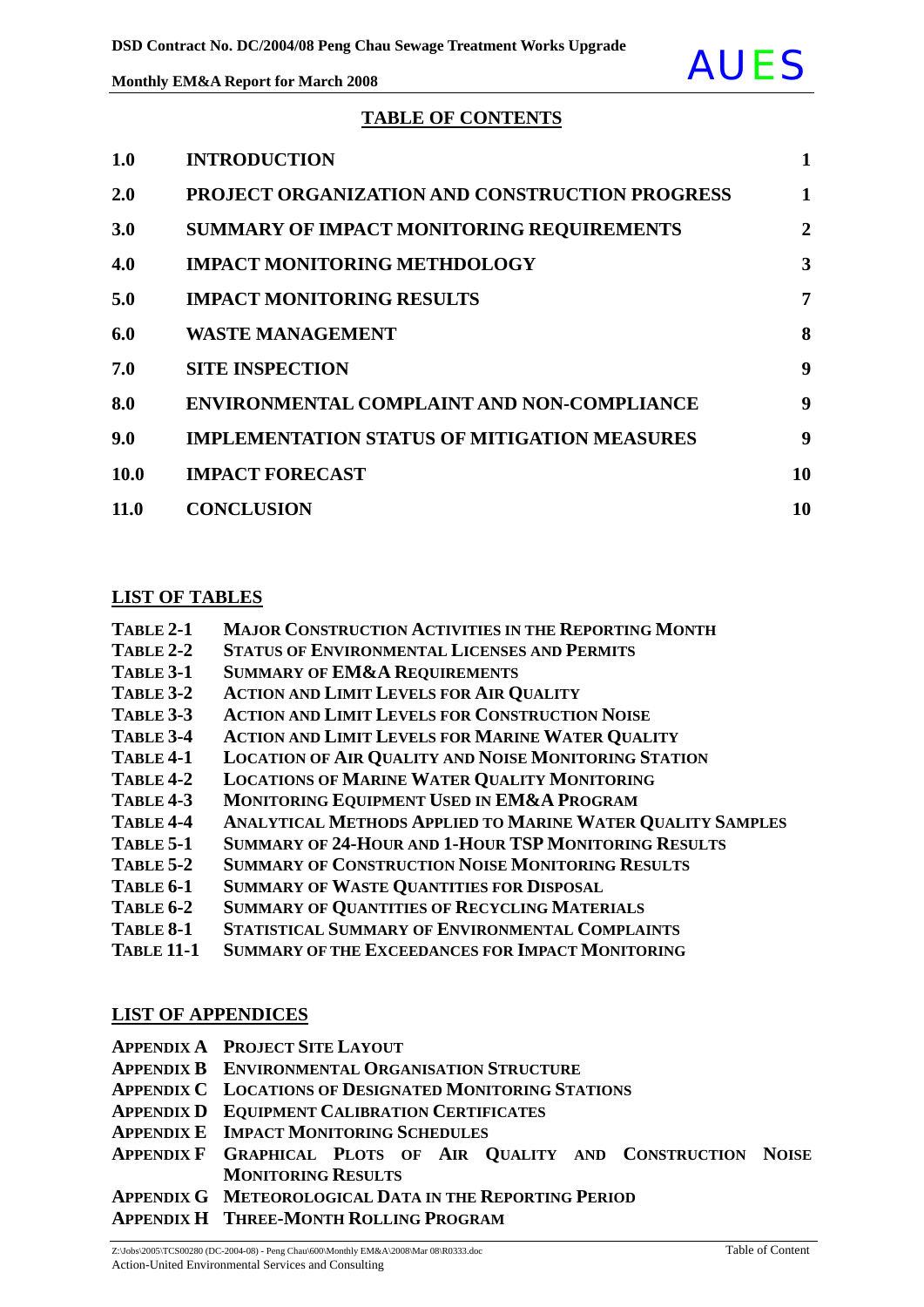

#### **EXECUTIVE SUMMARY**

- ES.01 Acciona-ATAL Joint Venture (AAJV) has been awarded the DSD Contract DC/2004/08 (Project) for the Peng Chau Sewage Treatment Works Upgrade in May 2005. The Project requires an Environmental Monitoring & Audit (EM&A) program to be implemented by an Environmental Team (ET) throughout the contract period in compliance with the requirements as stated in the project Environmental Permit (EP-203/2004) and the Project EM&A manual.
- ES.02 Action-United Environmental Services and Consulting (AUES) has been commissioned by AAJV to be an independent Environmental Team (ET) to implement the EM&A program in compliance with the EP and the project EM&A Manual.
- ES.03 This report presents the monitoring results and audit findings under the EM&A program during the reporting month for **March 2008**.

#### **EM&A Activities in the Reporting Month**

- ES.04 A summary of the monitoring activities in this reporting month is listed below:
	- 1-Hour TSP Monitoring 15 Events
	- 24-Hour TSP Monitoring 5 Events
	- Construction Noise Monitoring 5 Events
	- Marine Water Quality Monitoring 0 Event
	- Site Inspection Audit 4 Times

#### **Air Quality**

ES.05 No exceedances of 1-Hour and 24-Hour TSP measurements were recorded in this reporting month.

#### **Construction Noise**

ES.06 No Limit Level exceedance in construction noise measurements was recorded and no noise complaint (Action Level) was received in this reporting month.

#### **Marine Water Quality**

ES.07 Since all the marine based construction activities had been completed on 1 August 2006, post marine water quality monitoring was commenced on 2 August 2006 and completed on 1 September 2006 in accordance with Clause 4.32 of the EM&A Manual. All the measurement results at the control/impact stations were within the baseline range. The monitoring results were presented in the pervious Monthly EM&A Report (September 2006).

#### **Summary of Monitoring Exceedances**

ES.08 A summary of monitoring exceedances in this reporting month for air quality, construction noise and marine water quality monitoring are presented below:

| <b>Env. Quality</b>   | <b>Parameters</b>   |                          | <b>Compliance % Investigation &amp; Corrective Actions</b> |
|-----------------------|---------------------|--------------------------|------------------------------------------------------------|
| Air Quality           | 1-Hour TSP          | 100                      | Not Required for 100% Compliance                           |
|                       | 24-Hour TSP         | 100                      | Not Required for 100% Compliance                           |
| <b>Noise</b>          | Leg (30min) Daytime | 100                      | Not Required for 100% Compliance                           |
| Marine Water Quality* |                     | $\overline{\phantom{0}}$ |                                                            |

Note: \* No marine water quality impact monitoring was required since all marine based construction activities were completed on 01 August 2006.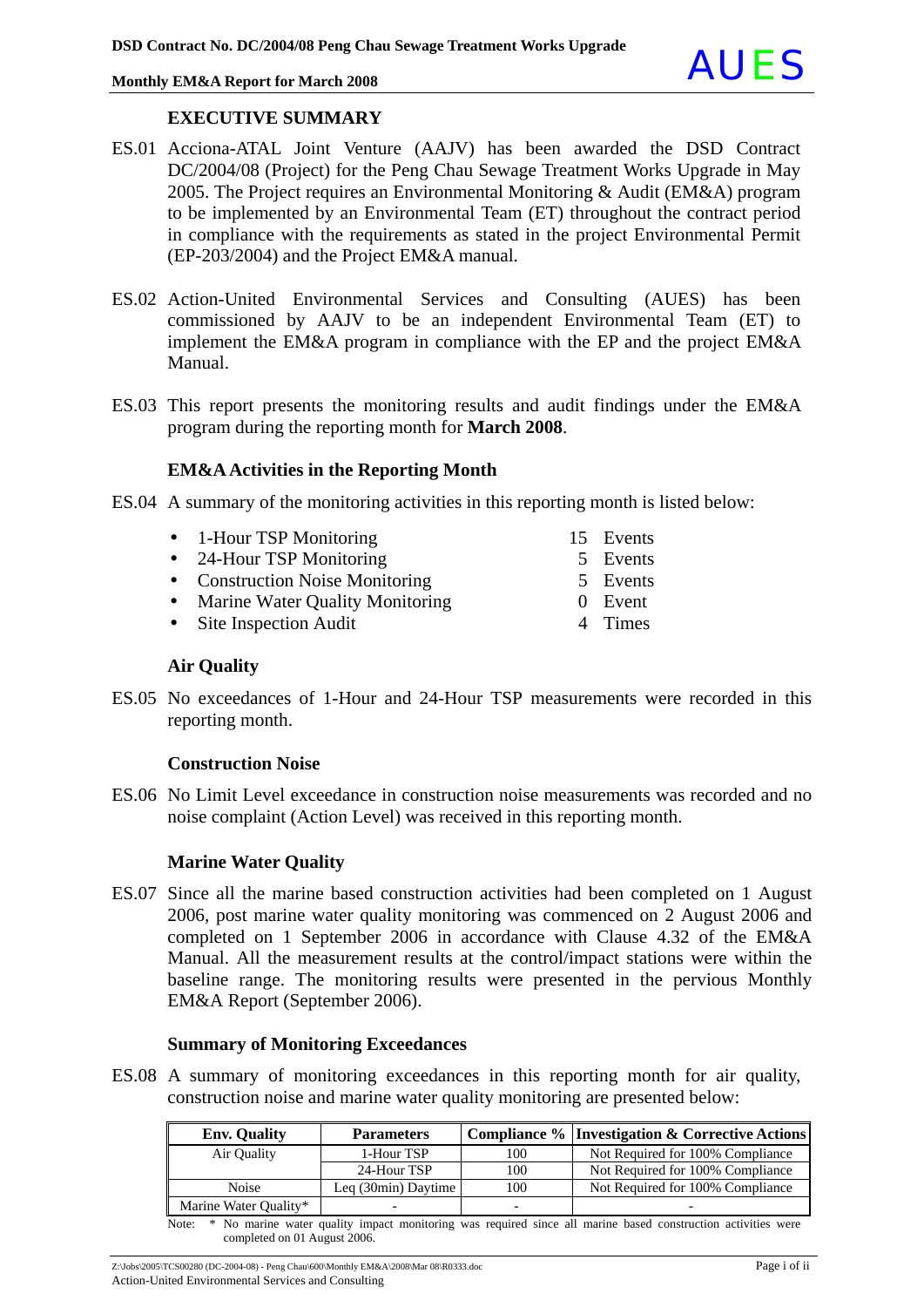

#### **Environmental Complaints**

ES.09 No environmental complaint was received in this reporting month.

#### **Environmental Summons**

ES.10 No environmental summons was received in this reporting month.

#### **Future Key Issues**

ES.11 The potential environmental impacts for this project generally include air quality, noise, water quality and construction waste. The contractor is to properly implement the required environmental mitigation measures as per the Implementation Schedule in the EM&A manual to ensure no significant adverse environmental impact arises from the construction works. The contractor was reminded to maintain good house-keeping throughout the construction period.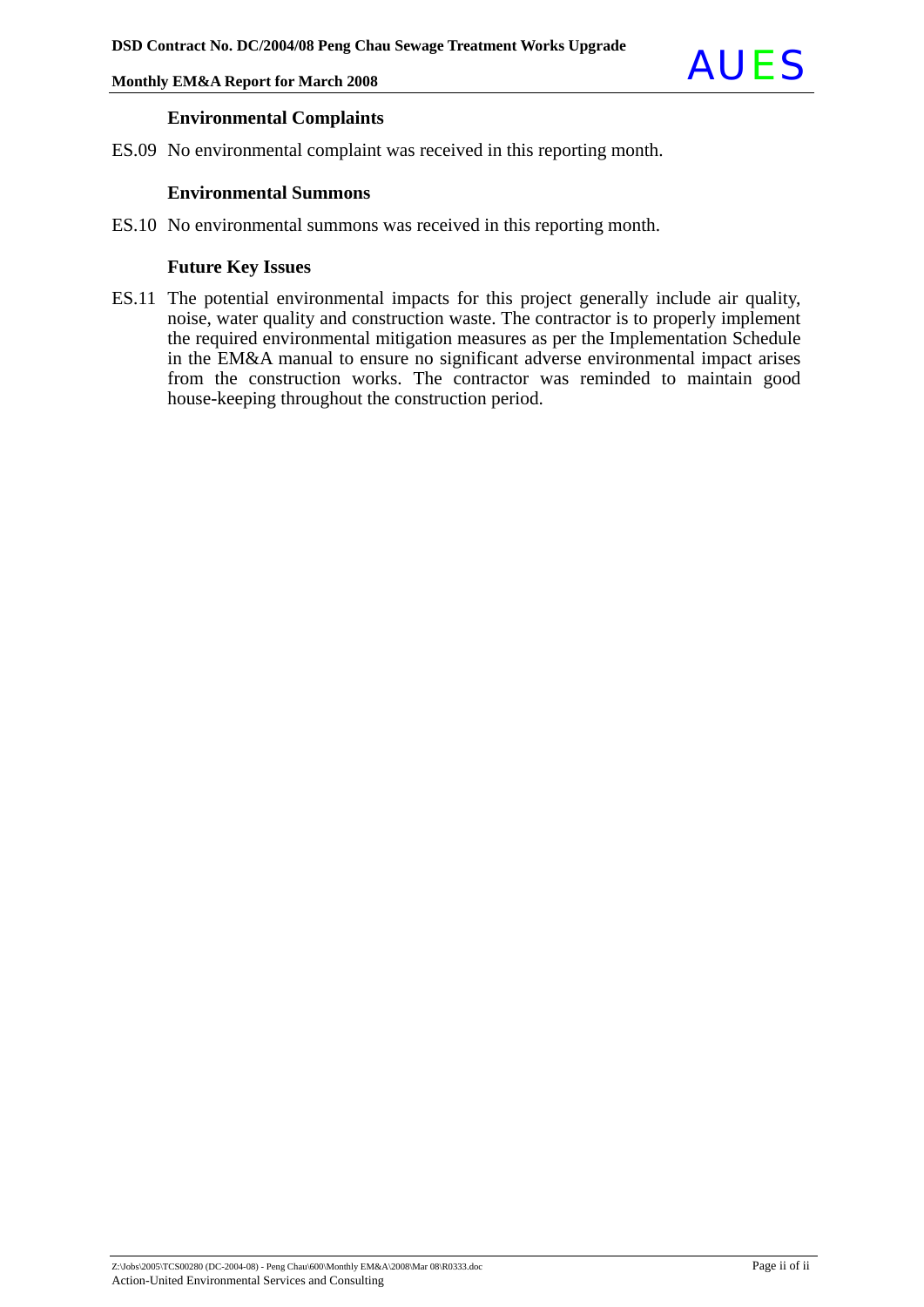

#### **1.0 INTRODUCTION**

- 1.01 Acciona-ATAL Joint Venture (AAJV) has been awarded the DSD Contract DC/2004/08 (Project) for the upgrading of Peng Chau Sewage Treatment Works in May 2005. The Project requires an Environmental Monitoring & Audit (EM&A) program to be implemented by an Environmental Team (ET) throughout the contract period in compliance with the requirements as stated in the project Environmental Permit (EP-203/2004) and the project EM&A manual. The location of the project site is presented in **Appendix A**.
- 1.02 The works to be executed under this project mainly comprise the following:
	- Upgrade and reconstruct the existing Peng Chau Sewage Treatment Works (STW);
	- Construct an emergency overflow, storm tanks and submarine outfall;
	- Provide de-odourization facilities and associated sludge treatment facilities, and extend inlet pumping mains and construct an equalization tank;
	- Demolish the existing treatment facilities:
	- Construct sludge drying bed; and
	- Construct remaining works.
- 1.03 Action-United Environmental Services and Consulting (AUES) has been commissioned by AAJV to be the independent environmental team (ET) for implementation of the EM&A program in accordance with the requirements as set out in the EP and the project EM&A manual.
- 1.04 This report presents the monitoring results and audit findings under the EM&A program during the reporting month for **March 2008**.

#### **REPORT STRUCTURE**

1.05 The Monthly EM&A report is structured into the following sections:

| <b>SECTION 1</b>  | <b>INTRODUCTION</b>                                   |
|-------------------|-------------------------------------------------------|
| <b>SECTION 2</b>  | <b>PROJECT ORGANIZATION AND CONSTRUCTION PROGRESS</b> |
| <b>SECTION 3</b>  | <b>SUMMARY OF IMPACT MONITORING REQUIREMENTS</b>      |
| <b>SECTION 4</b>  | <b>IMPACT MONITORING METHODOLOGY</b>                  |
| <b>SECTION 5</b>  | <b>IMPACT MONITORING RESULTS</b>                      |
| <b>SECTION 6</b>  | <b>WASTE MANAGEMENT</b>                               |
| <b>SECTION 7</b>  | <b>SITE INSPECTION</b>                                |
| <b>SECTION 8</b>  | <b>ENVIRONMENTAL COMPLAINT AND NON-COMPLIANCE</b>     |
| <b>SECTION 9</b>  | <b>IMPLEMENTATION STATUS OF MITIGATION MEASURES</b>   |
| <b>SECTION 10</b> | <b>IMPACT FORECAST</b>                                |
| <b>SECTION 11</b> | <b>CONCLUSIONS</b>                                    |

#### **2.0 PROJECT ORGANIZATION AND CONSTRUCTION PROGRESS**

#### **PROJECT ORGANIZATION AND MANAGEMENT STRUCTURE**

2.01 The organization chart and lines of communication with respect to the on-site environmental management and monitoring program are shown in **Appendix B**.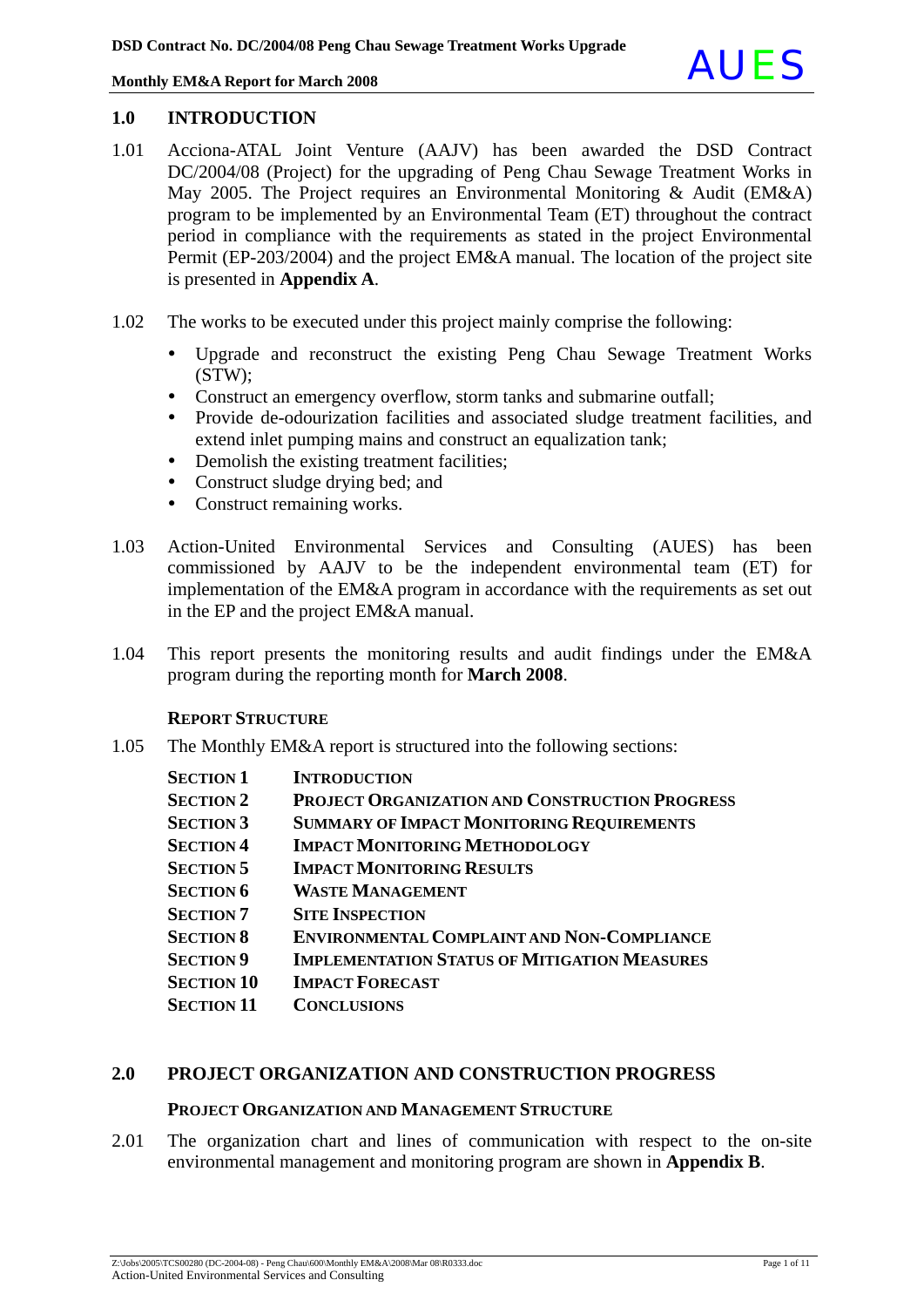## Monthly EM&A Report for March 2008

#### **CONSTRUCTION PROGRESS**

2.02 A summary of the major construction activities undertaken in this reporting month is shown in **Table 2-1**.

| <b>Locations</b> | <b>Description of Construction Activities</b>                               |
|------------------|-----------------------------------------------------------------------------|
| Portion P        |                                                                             |
| Portion O        |                                                                             |
| Portion R        | Casting the base slab of Dry Bed House<br>Manhole and drainage construction |
| Portion S        |                                                                             |
| Area A           | -                                                                           |
| Area B           |                                                                             |
| Area C           | $\overline{\phantom{0}}$                                                    |

**Table 2-1 Major Construction Activities in the Reporting Month** 

### **SUMMARY OF ENVIRONMENTAL SUBMISSIONS**

2.03 A summary of the relevant permits, licences, and/or notifications on environmental protection for the Project during this reporting month is presented in **Table 2-2***.* 

**Table 2-2 Status of Environmental Licenses and Permits** 

| <b>Items</b> | <b>Item Description</b>                                                                                         | <b>License/Permit Status</b> |
|--------------|-----------------------------------------------------------------------------------------------------------------|------------------------------|
|              | Environmental Permit No.: EP-203/2004                                                                           | Issued at 30 November 2004   |
| 2            | Air Pollution Control (Construction Dust)                                                                       | Notified EPD on 17 June 2005 |
| 3            | Water Pollution Control (Discharge Licence) No.: EP890/W2/XE005                                                 | Valid to 30 September 2010   |
| 4            | Chemical Waste Producer Registration No.: WPN:5213-976-N2449-01                                                 | Registration on 03 June 2005 |
| 5            | Exemption for site concrete batching plant licence                                                              | Issued at 21 October 2005    |
| 6            | Exemption Account for Disposal of Construction Waste (Account Valid until 27 September 2008<br>Number: 5000577) |                              |

### **3.0 SUMMARY OF IMPACT MONITORING REQUIREMENTS**

- 3.01 Environmental monitoring and audit requirements are set out in the project EM&A manual. Air quality, construction noise and marine water quality have been identified as the key environmental issues under this project during the construction phase.
- 3.02 A summary of the EM&A requirements for air quality, construction noise and marine water quality monitoring are shown in **Table 3-1***.* The designated station/locations for air quality, construction noise and marine water quality monitoring are shown in **Appendix C**.

| <b>Environmental Aspect</b> | <b>Monitoring Parameters</b>                       |                           |  |
|-----------------------------|----------------------------------------------------|---------------------------|--|
| Air Quality                 | 1-Hour TSP                                         |                           |  |
|                             | 24-Hour TSP                                        |                           |  |
| <b>Construction Noise</b>   | Le $q_{(30min)}$ during normal working hours       |                           |  |
|                             | Supplementary $L_{10}$ and $L_{90}$ for reference. |                           |  |
|                             | Dissolved Oxygen (DO);                             | Salinity;                 |  |
| Marine Water Quality        | Temperature;                                       | Suspended Solids (SS);    |  |
|                             | Turbidity;<br>٠                                    | Ammonia Nitrogen; and     |  |
|                             | pH:                                                | Total Inorganic Nitrogen. |  |

**Table 3-1 Summary of EM&A Requirements**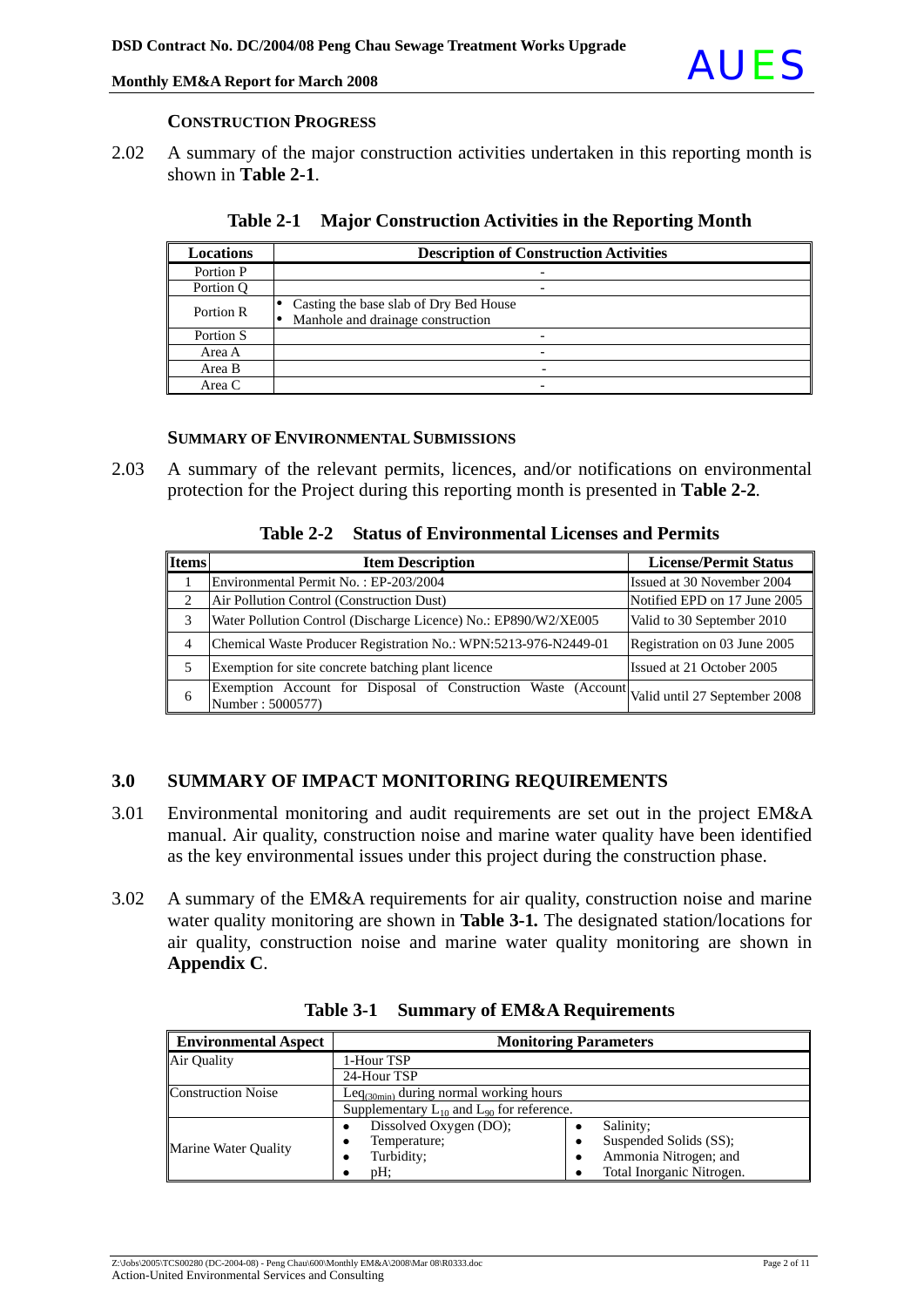

- 3.03 Air quality monitoring is carried out once in every six days for 24-Hour TSP and 3 times every six days for 1-Hour TSP at the designated monitoring station.
- 3.04 Construction noise monitoring is conducted once in every six days at the designated monitoring station. Measurements of Leq<sub>(30min)</sub> shall be taken between 0700 and 1900 with supplementary  $L_{10}$  and  $L_{90}$  data will be collected.
- 3.05 Marine water quality monitoring is carried out 3 times every week at 4 designated monitoring locations (2 Control stations and 2 Impact stations).
- 3.06 The impact marine water quality monitoring program shall be conducted during the course of marine based construction activities of the Project.
- 3.07 A summary of the Action/Limit (A/L) Levels for air quality, construction noise and marine water quality are shown in **Tables 3-2, 3-3** and **3-4.**

| <b>Monitoring Location</b> | Action Level $(\mu g/m^3)$ |              | Limit Level $(\mu g/m^3)$ |              |
|----------------------------|----------------------------|--------------|---------------------------|--------------|
|                            | 1-Hour TSP                 | 24-Hour TSP  | 1-Hour TSP                | 24-Hour TSP  |
| AN 1                       | $\sigma = 346$             | $>$ or = 163 | $>$ or = 500              | $>$ or = 260 |

#### **Table 3-2 Action and Limit Levels for Air Quality**

| <b>Monitoring Period</b> |       | Action Level in $dB(A)$ | Limit Level in $dB(A)$                                       |              |
|--------------------------|-------|-------------------------|--------------------------------------------------------------|--------------|
| 0700-1900<br>weekdavs    | hours | on                      | normal When one or more documented<br>complaint was received | $> 75$ dB(A) |

**Table 3-3 Action and Limit Levels for Construction Noise**

#### **Table 3-4 Action and Limit Levels for Marine Water Quality**

| <b>Parameters</b> |                                                 | <b>Action Level</b>                                                                                                                                                    | <b>Limit Level</b>                                                                       |
|-------------------|-------------------------------------------------|------------------------------------------------------------------------------------------------------------------------------------------------------------------------|------------------------------------------------------------------------------------------|
| DO.               | Surface $&$<br>$\epsilon$ or = 4.1<br>Mid-depth |                                                                                                                                                                        | $\epsilon$ or = 3.9                                                                      |
| mg/L              | <b>Bottom</b>                                   | $\rm <$ or =3.3                                                                                                                                                        | $\epsilon$ or = 2.0                                                                      |
| Turbidity, NTU    |                                                 | 6.2 or 120% of upstream control station's<br>7.5 or 130% of upstream control station's<br>SS at the same tide of the same day.<br>SS at the same tide of the same day. |                                                                                          |
| SS, mg/L          |                                                 | 17.6 or 120% of upstream control<br>station's SS at the same tide of the same<br>day.                                                                                  | 20.2<br>or 130% of upstream control<br>station's SS at the same tide of the same<br>day. |
| $NH3-N$ , mg/L    |                                                 | $>$ or = 0.16                                                                                                                                                          | $>$ or = 0.22                                                                            |
| TIN, mg/L         |                                                 | $>$ or = 0.91                                                                                                                                                          | $>$ or = 0.94                                                                            |
| E.Coli, cfu/100mL |                                                 | $>$ or = 374                                                                                                                                                           | $>$ or = 610                                                                             |

3.08 The Event Action Plan for air quality, construction noise and marine water quality has been implemented in this project. Details of the Event Action Plan were presented in the First Impact EM&A report.

### **4.0 IMPACT MONITORING METHDOLOGY**

#### **MONITORING LOCATIONS**

4.01 There is one designated station for air quality and construction noise monitoring and four (4) designated locations for marine water quality monitoring. Their locations are shown in **Tables 4-1** and **4-2** and geographically in **Appendix C**.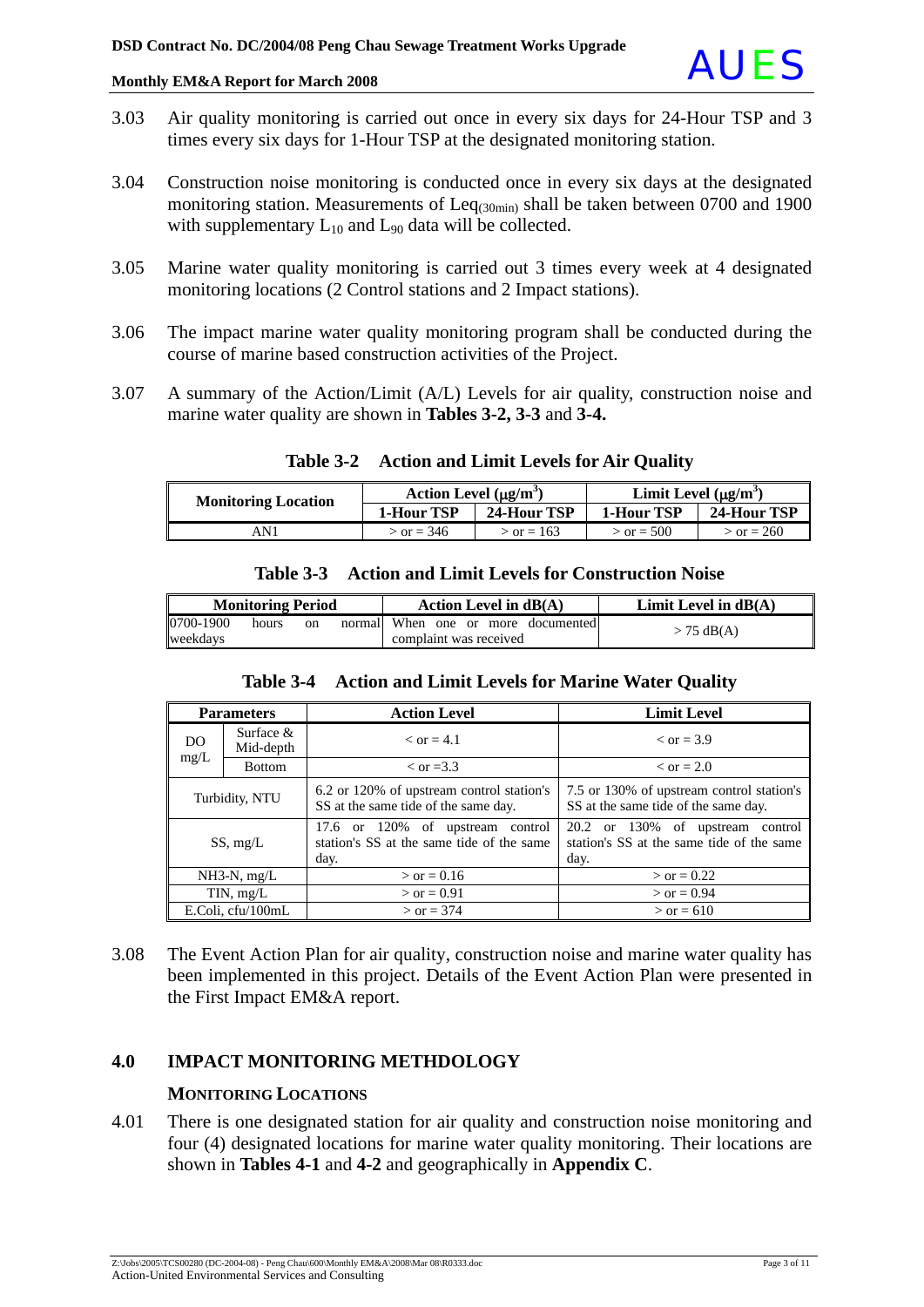

4.02 Owing to the residents' refusal of providing access to the designated air quality and construction noise station, an alternative air and noise monitoring station was proposed and approved by EPD (Ref: (2) EP2/N9/F/93 IV) on 14 July 2005. The approved alternative air and noise station is located at the abutment (Portion P) within the site boundary next to the sensitive receiver Sea Crest Villa.

|  |  |  | Table 4-1 Location of Air Quality and Noise Monitoring Station |
|--|--|--|----------------------------------------------------------------|
|--|--|--|----------------------------------------------------------------|

| <b>Station ID</b> | <b>Description</b>                            |
|-------------------|-----------------------------------------------|
| AN <sup>1</sup>   | Abutment at Portion P next to Sea Crest Villa |

| <b>Locations ID</b> | <b>Description</b>                 | <b>Easting</b> | <b>Northing</b> |
|---------------------|------------------------------------|----------------|-----------------|
| W1                  | Predicted Dredging Non-Impact Zone | 821279.0       | 816452.1        |
| W <sub>2</sub>      | Live Coral Area                    | 821573.2       | 816769.7        |
|                     | Control Station                    | 821919.0       | 817155.0        |
| r٦                  | <b>Control Station</b>             | 821443.2       | 816257.4        |

#### **Table 4-2 Locations of Marine Water Quality Monitoring**

4.03 The installation of a wind monitoring station at the sensitive receivers or site offices was confirmed impractical. Use of meteorological data provided by the Peng Chau Station of the Hong Kong Observatory (HKO) has been adopted in this project since September 2005.

#### **MONITORING FREQUENCY AND PERIOD**

#### **1-HOUR TSPMONITORING**

4.04 All 1-Hour TSP monitoring was conducted at the EPD-approved alternative station three times every 6 days.

#### **24-HOUR TSPMONITORING**

4.05 All 24-Hour TSP monitoring was conducted at the EPD-approved alternative station once every six days.

#### **CONSTRUCTION NOISE MONITORING**

4.06 Impact construction noise monitoring was undertaken at the EPD-approved alternative location weekly.

#### **MARINE WATER QUALITY MONITORING**

4.07 Since the submarine work was completed on 01 August 2006, therefore no impact water quality monitoring had been undertaken in this reporting period. According to the EM&A Clause 4.32, post water quality monitoring had been conducted from 02 August 2006 to 01 September 2006. All the measurement results at the control/impact stations were within the baseline range. The monitoring results were presented in the pervious Monthly EM&A Report (September 2006).

#### **MONITORING EQUIPMENT**

4.08 The monitoring equipment used by the ET in the EM&A program is presented in the **Table 4-3**.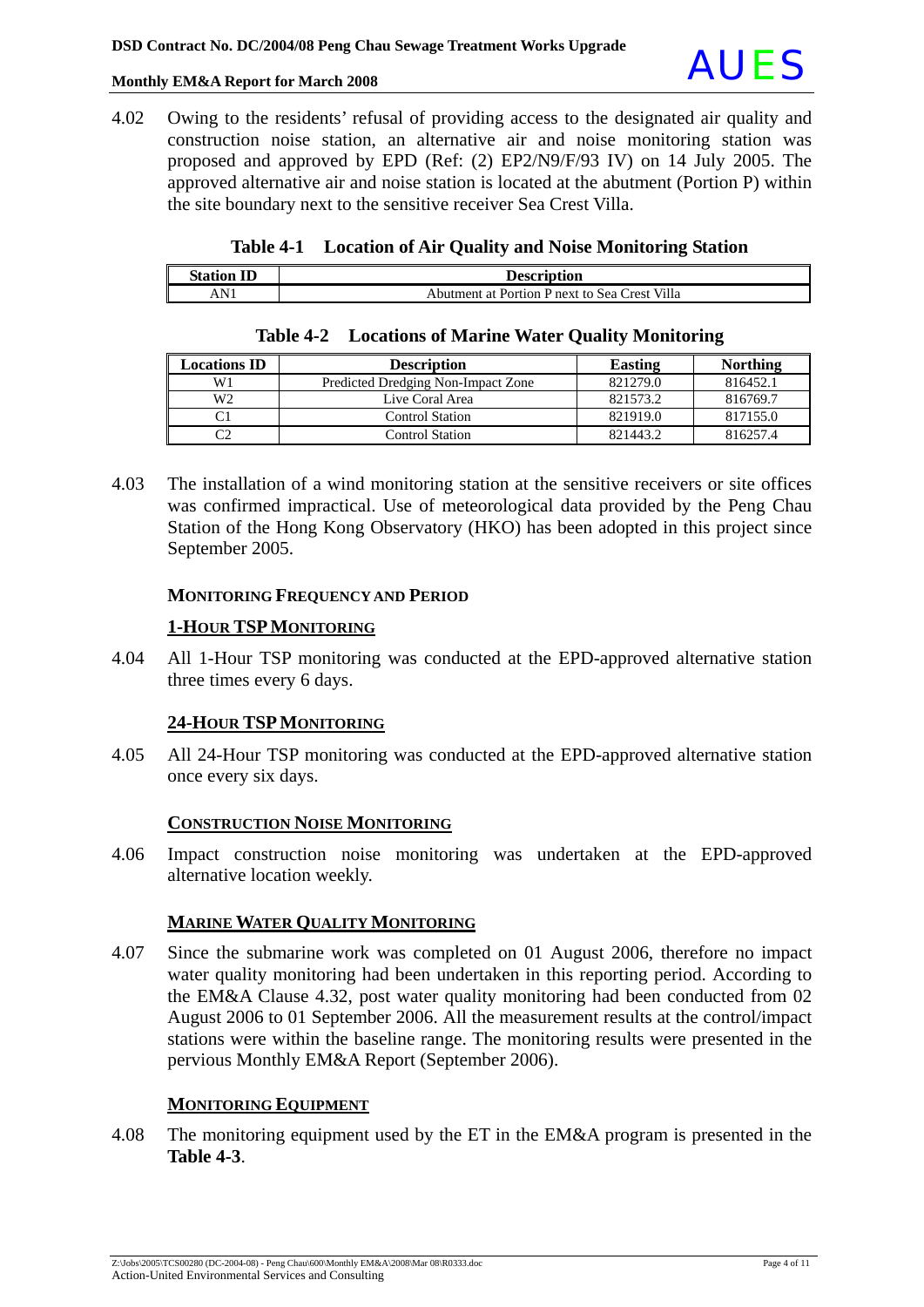

| <b>Environmental Aspect</b> | <b>Parameters</b>          | <b>Monitoring Equipment</b>    |
|-----------------------------|----------------------------|--------------------------------|
| Marine Water Quality        | Dissolved Oxygen           | <b>YSI 85</b>                  |
|                             | Temperature                | <b>YSI 85</b>                  |
|                             | Turbidity                  | HACH 2100P                     |
| Air Quality                 | 1-Hour TSP                 | Sibata LD-3                    |
|                             | 24-Hour TSP                | Tisch High Volume Sampler 515N |
| <b>Construction Noise</b>   | Leq30                      | <b>B&amp;K</b> Type 2238       |
|                             | <b>On-site Calibration</b> | <b>B&amp;K</b> Type 4231       |

#### **Table 4-3 Monitoring Equipment Used in EM&A Program**

### **1-HOUR TSPMONITORING**

4.09 Measurement of 1-Hour TSP monitoring was taken by a Sibata LD-3 Laser Dust Meter that is a portable and battery-operated laser photometer capable of performing real time 1-Hour TSP measurements. A comparison test with HVS was carried out prior to baseline monitoring in compliance with the EM&A requirements and a conversion factor for direct reading of the dust meter has been established

### **24-HOUR TSPMONITORING**

- 4.10 The 24-Hour TSP monitoring was carried out by a High Volume Sampler (HVS) in compliance with the project EM&A Manual. The HVS employed complied with the PS specifications including.
	- Power supply of 220v/50 Hz for 24-Hour continuous operation:
	- $\cdot$  0.6-1.7 m<sup>3</sup>/min (20-60 SCFM) adjustable flow rate;
	- A 7-day mechanical timer for 24-Hour operation;
	- An elapsed time indicator with  $\pm 2$  minutes accuracy for 24-Hour operation;
	- Minimum exposed area of  $63 \text{ in}^2$ ;
	- Flow control accuracy of  $\pm 2.5$ % deviation over 24-Hour operation;
	- An anodized aluminum shelter to protect the filter and sampler;
	- A motor speed-voltage control to control mass flow rate with accuracy of ±2.5% deviation over 24-Hour sampling period;
	- Provision of a flow recorder for continuous monitoring:
	- Provision of a peaked roof inlet;
	- Incorporation with a manometer; and
	- An  $8"x10"$  stainless steel filter holder to hold, seal and easy to change the filter paper.
- 4.11 The filter papers used in 24-Hour TSP monitoring were of size 8"x10" and provided by a local HOKLAS-accredited laboratory, ALS Techichem Pty (HK) Limited (HOKLAS No. 66). The filters papers after measurements were returned to the laboratory for the required treatment and analysis.

### **WIND DATA MONITORING**

4.12 The installation of a wind monitoring station at the sensitive receivers or site offices was confirmed impractical. The meteorological data for this project has been provided by the Hong Kong Observatory (HKO) Peng Chau Station upon IEC & EPD approval.

### **NOISE MONITORING**

4.13 Noise measurements were taken in terms of the A-weighted equivalent sound pressure level (Leq) measured in decibels (dB). Supplementary statistical results such as  $L_{10}$ and L90 were also obtained for reference.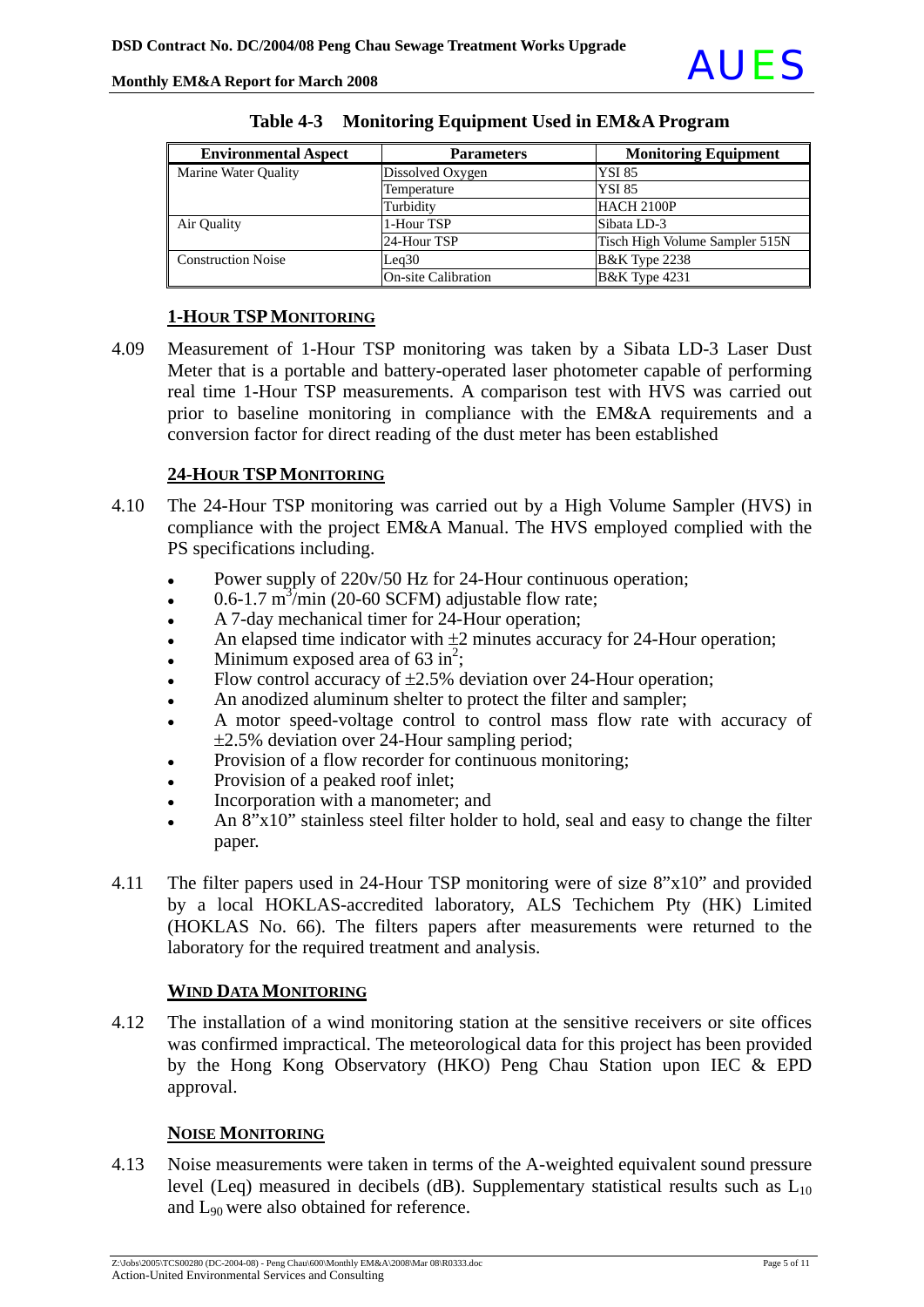

- 4.14 Hand-held sound level meters (B&K Model 2238) and associated acoustical calibrators in compliance with the International Electrotechnical Commission (IEC) Publication 651:1979 (Type 1) and 804:1985 (Type 1) specification were used for taking the impact noise measurements.
- 4.15 Windshield was fitted in all measurements. All noise measurements were made with the meter set to FAST response and on the A-weighted equivalent continuous sound pressure level (Leq).
- 4.16 No noise measurement was carried out in the presence of fog, rain, wind with a steady speed exceeding 5 m/s or wind with gusts exceeding 10 m/s.

#### **MARINE WATER QUALITY MONITORING**

- 4.17 The marine water quality monitoring was carried out in compliance with the project EM&A requirements. Monitored parameters include Dissolved Oxygen (DO), Temperature, Turbidity, Salinity, pH, Suspended Solids (SS) and Total Inorganic Nitrogen (TIN).
- 4.18 DO, temperature, turbidity, pH and salinity were measured in-situ whereas SS and TIN were determined in a HOKLAS accredited laboratory.
- 4.19 Marine water quality monitoring was conducted during mid-ebb and mid-flood at specified depths in compliance with the project EM&A Manual. Duplicate in-situ measurements were taken and duplicate samples were collected in accordance with HOKLAS requirements for QA/QC purposes.

#### **LABORATORY MEASUREMENT/ANALYSIS**

4.20 Laboratory analyses of SS, TIN and ammonia nitrogen were carried out by a local HOKLAS- accredited laboratory, ALS Techichem Pty (HK) Limited (HOKLAS No. 066). The specified testing services provided by ALS as shown in **Table 4-4** are accredited under the HOKLAS Scheme.

| <b>Determinant</b>              | <b>Standard Method</b> | <b>Detection Limit</b> |
|---------------------------------|------------------------|------------------------|
| Suspended Solids (mg/L)         | ALS Method EA-025      | $2.0 \text{ mg/L}$     |
| Total Inorganic Nitrogen (mg/L) | ALS Method EK-055A     | $0.01 \text{ mg/L}$    |
| Ammonia Nitrogen (mg/L)         | ALS Method EK-055A     | $0.01$ mg/L            |

**Table 4-4 Analytical Methods Applied to Marine Water Quality Samples**

#### **EQUIPMENT CALIBRATION**

- 4.21 Initial calibration of the HVS was performed upon installation and thereafter at bi-monthly intervals in accordance with the manufacturer's instruction using the NIST-certified standard calibrator. The calibration data are properly documented and the records are maintained by ET for future reference*.*
- 4.22 The 1-Hour TSP meter was calibrated by the supplier prior to purchase. Zero response of the equipment is checked before and after each monitoring event. A comparison test was carried out with a HVS. A conversion factor (K) of 4.0 was generated in accordance with the equipment manufacturer's instruction. The meter counts in minutes multiplied by the conversion factor will generate the equivalent dust concentration by HVS.

Z:\Jobs\2005\TCS00280 (DC-2004-08) - Peng Chau\600\Monthly EM&A\2008\Mar 08\R0333.doc Page 6 of 11 Action-United Environmental Services and Consulting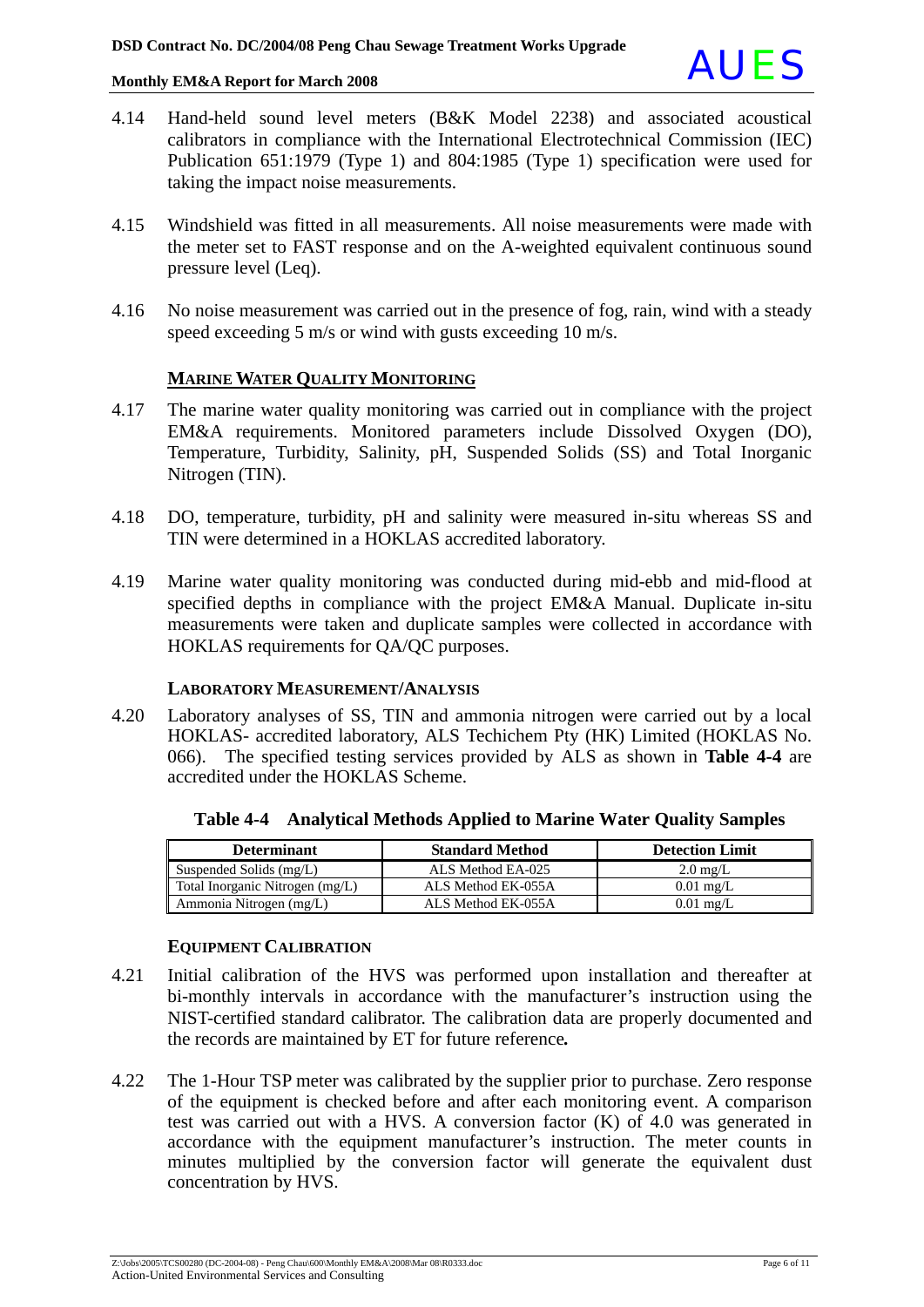

- 4.23 The sound level meters are calibrated using an acoustic calibrator prior to and after measurements. The meters are regularly calibrated in accordance with the manufacturer's instructions. Prior to and following each noise measurement, the accuracy of the sound level meter was checked using an acoustic calibrator generating a known sound pressure level at a known frequency. Measurements are considered valid only if the calibration levels before and after the noise measurement agree to within 1.0 dB.
- 4.24 All in-situ water monitoring instruments are checked, calibrated and certified by a HOKLAS accredited laboratory before use and subsequently re-calibrated at 3-monthly intervals. Responses of sensors and electrodes are checked with standard solutions before each use.
- 4.25 The calibration certificates of the monitoring equipment used during the impact monitoring program are attached in **Appendix D**.

#### **DATA MANAGEMENT AND DATA QA/QC CONTROL**

- 4.26 The monitoring data recorded in the equipment e.g. 1-Hour TSP meters and noise meters are downloaded directly from the equipment at the end of each monitoring day. The downloaded monitoring data are input into a computerized database properly maintained by the ET. The laboratory results are input directly into the computerized database and QA/QC checked by personnel other than those who input the data.
- 4.27 For monitoring activities require laboratory analysis, the local laboratory follows the QA/QC requirements as set out under the HOKLAS scheme for all laboratory testing.

### **5.0 IMPACT MONITORING RESULTS**

5.01 The impact EM&A program was carried out by the ET in compliance with the project EM&A Manual in this reporting period. The impact monitoring schedules are presented in **Appendix E** and the monitoring results are detailed in the following sub-sections.

#### **AIR QUALITY**

5.02 The impact air quality monitoring data is summarized in **Tables 5-1**. Graphical plots of the 1-Hour and 24-Hour TSP results are shown in **Appendix F** respectively.

| <b>Monitoring</b><br>Date | 24-Hour TSP<br>$(\mu g/m^3)$ | 1-Hour TSP Monitoring Results $(\mu g/m^3)$ |                   |              |              |              |
|---------------------------|------------------------------|---------------------------------------------|-------------------|--------------|--------------|--------------|
|                           |                              | <b>Monitoring</b><br>Date                   | <b>Start Time</b> | $1st$ Result | $2nd$ Result | $3rd$ Result |
| $04-Mar-08$               | 42                           | $04-Mar-08$                                 | 11:09             | 148          | 137          | 140          |
| $10-Mar-08$               | 40                           | $10-Mar-08$                                 | 9:08              | 168          | 155          | 176          |
| $15-Mar-08$               | 63                           | $15-Mar-08$                                 | 9:07              | 107          | 98           | 106          |
| $20-Mar-08$               | 90                           | $20-Mar-08$                                 | 9:18              | 161          | 172          | 175          |
| $28-Mar-08$               | 91                           | 28-Mar-08                                   | 9:08              | 132          | 148          | 116          |
| <b>Action Level</b>       | $>$ or = 163                 |                                             |                   | $>$ or = 346 |              |              |
| <b>Limit Level</b>        | $>$ or = 260                 | ۰                                           |                   |              | $>$ or = 500 |              |

**Table 5-1 Summary of 24-Hour and 1-Hour TSP Monitoring Results** 

Note: \* Exceedances are in bold and underline.

- 5.03 No Action/Limit Level exceedance of 1-Hour and 24-Hour TSP measurements were recorded in this reporting month.
- 5.04 The meteorological data in this reporting month are summarized in **Appendix G**.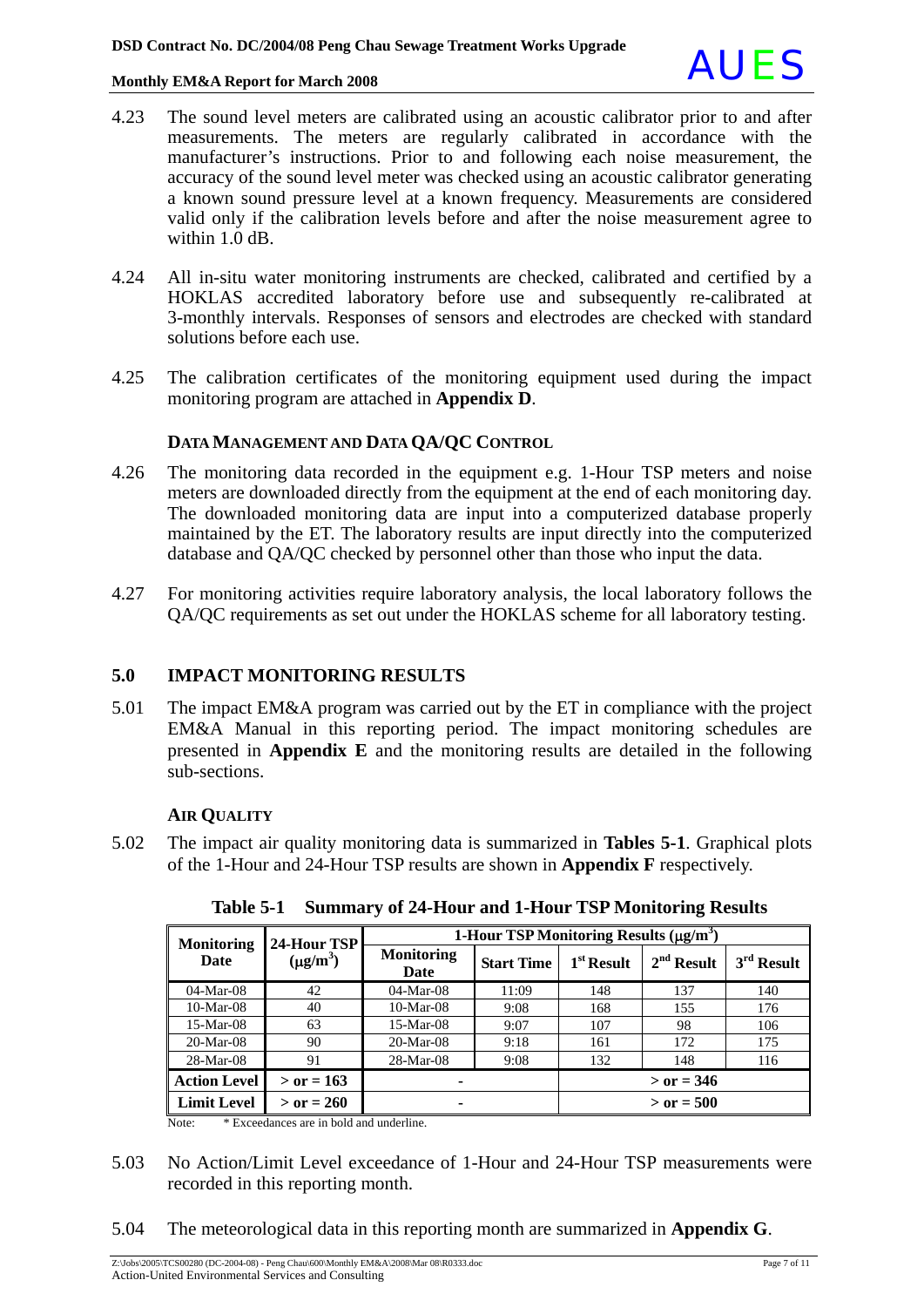

#### **CONSTRUCTION NOISE**

5.05 The impact noise monitoring results are summarized in **Table 5-2**. Graphical plots of the monitoring data are presented in **Appendix F**.

| Date                    | <b>Start</b><br><b>Time</b> | 1st<br>Leg5 | 2 <sub>nd</sub><br>Leg5 | 3rd<br>Leg5  | 4th<br>Leg5 | 5th<br>Leq5 | $6^{\rm th}$<br>Leg5 | Leq30 | Corrected*<br>Leq30 |
|-------------------------|-----------------------------|-------------|-------------------------|--------------|-------------|-------------|----------------------|-------|---------------------|
| $04-Mar-08$             | 11:08                       | 64.4        | 65.5                    | 63.1         | 64.8        | 62.9        | 63.9                 | 64.2  | 67                  |
| $10-Mar-08$             | 9:08                        | 58.2        | 68.8                    | 52.9         | 64.3        | 70.0        | 63.2                 | 65.9  | 69                  |
| $15-Mar-08$             | 9:17                        | 65.8        | 65.9                    | 57.7         | 63.1        | 50.5        | 69.5                 | 65.1  | 68                  |
| $20-Mar-08$             | 9:14                        | 64.9        | 63.1                    | 57.1         | 58.1        | 62.8        | 59.2                 | 61.8  | 65                  |
| $28-Mar-08$             | 9:07                        | 54.5        | 54.9                    | 56.9         | 59.0        | 51.4        | 60.2                 | 57.1  | 60                  |
| <b>Limit Level</b><br>۰ |                             |             |                         | $> 75$ dB(A) |             |             |                      |       |                     |

**Table 5-2 Summary of Construction Noise Monitoring Results** 

Note: \* A facade correction of +3 dB(A) has been added according to acoustical principles and EPD guidelines.

#### **MARINE WATER QUALITY**

- 5.06 No marine water quality impact monitoring was required in this reporting month since all marine based construction works had been completed on 01 August 2006.
- 5.07 Based on the Project EM&A Manual Clause 4.32 requirement, the post marine water quality monitoring had been conducted from 02 August 2006 to 01 September 2006. All the measurement results at the control/impact stations were within the baseline range. The monitoring results were presented in the pervious Monthly EM&A Report (September 2006).

#### **6.0 WASTE MANAGEMENT**

6.01 The waste management carried by ET was performed on 31 March 2008 in this reporting month, no observation was recorded.

#### **RECORDS OF WASTE QUANTITIES**

- 6.02 All types of waste arising from the construction work are classified into the following:
	- Excavated material;
	- Construction & demolition (C&D) material;
	- Chemical waste; and
	- General refuse.
- 6.03 The quantities of waste for disposal in this reporting month are summarized in **Tables 6-1** and **6-2.** Whenever possible, materials were reused on-site as far as practicable.

| <b>Type of Waste</b>                                          | Quantity           | <b>Disposal Locations</b>   |
|---------------------------------------------------------------|--------------------|-----------------------------|
| Excavated Material (Spent lube oil) (Liters)                  |                    | N/A                         |
| Empty Site Vehicle Batteries (Nos.)                           |                    | N/A                         |
| Excavated material (Uncontaminated) $(m3)$                    | $32.7 \text{ m}^3$ | Peng Chau Transfer Facility |
| Broken Rock $(m^3)$                                           | $0 \text{ m}^3$    | Peng Chau Transfer Facility |
| Construction & Demolition Material (Inert) (tons)             | 13.85 tons         | Peng Chau Transfer Facility |
| Construction & Demolition Material (Non-Inert) (tons)         |                    | N/A                         |
| Asbestos C&D Materials $(m3)$                                 |                    | N/A                         |
| Chemical Waste (Liters)                                       |                    | N/A                         |
| Wastewater Collected for Off-site Treatment (m <sup>3</sup> ) |                    | N/A                         |
| General Refuse (tons)                                         |                    | Peng Chau Transfer Facility |
| Dredged Materials $(m3)$                                      |                    | N/A                         |

**Table 6-1 Summary of Waste Quantities for Disposal**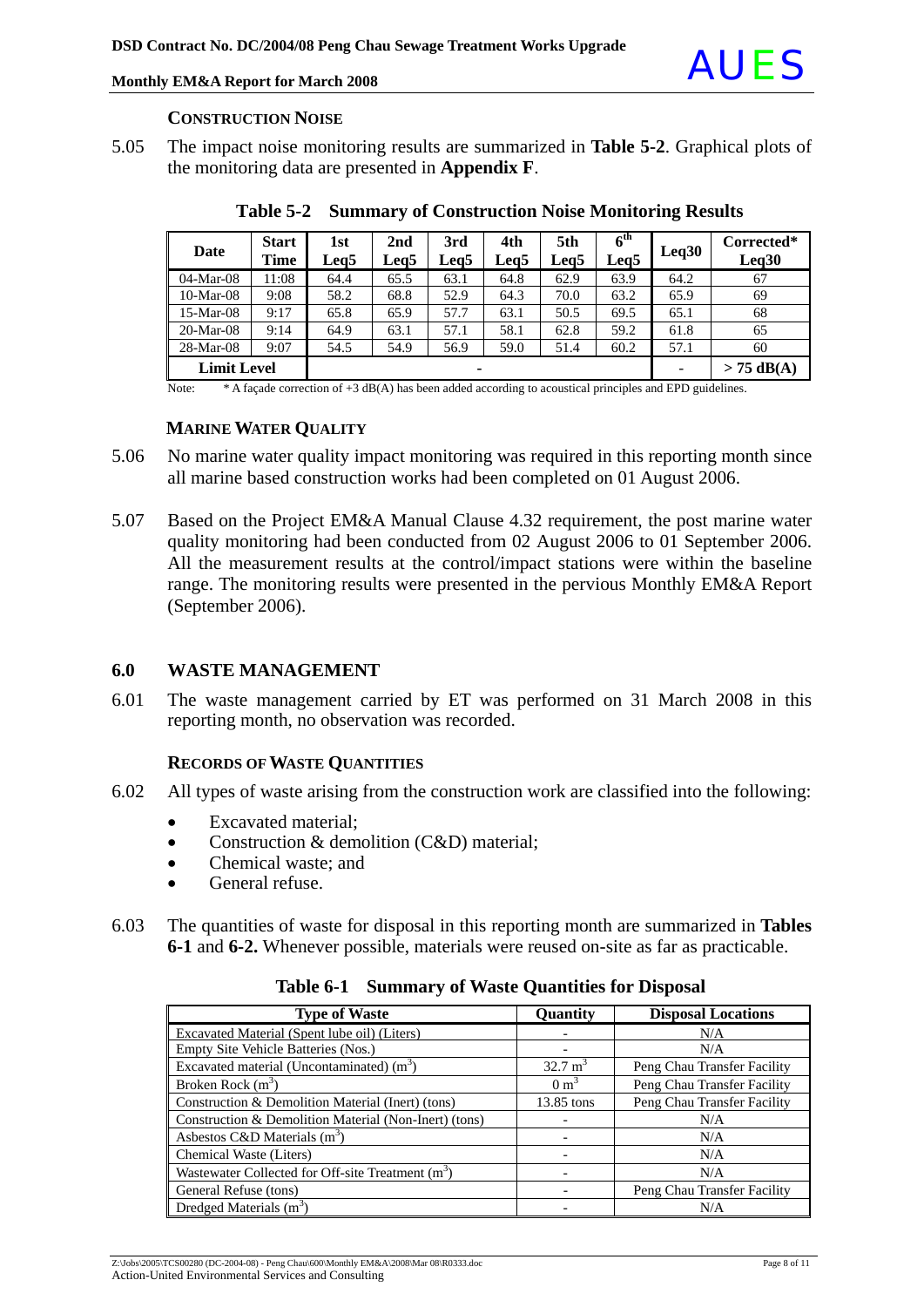Monthly EM&A Report for March 2008

| <b>Type of Waste</b>  | <b>Ouantity</b>          | <b>Disposal Locations</b> |
|-----------------------|--------------------------|---------------------------|
| Recycled Metal (kg)   | $\overline{\phantom{0}}$ | NΑ                        |
| Recycled Paper (kg)   | $\overline{\phantom{0}}$ | NΑ                        |
| Recycled Plastic (kg) | $\overline{\phantom{0}}$ |                           |

#### **Table 6-2 Summary of Quantities of Recycling Materials**

### **7.0 SITE INSPECTION**

- 7.01 Representatives of the Engineer and the Contractor carried out joint site inspection every week to evaluate the site environmental performance. The monthly IEC site audit was carried out on 31 March 2008. No non-compliance was noted and some observations were made on general site housekeeping and equipments maintenance.
- 7.02 Details of the observations and recommendations were recorded during the joint site inspection as follows:
	- The silt curtain was observed to be pushed on top of the discharge culvert by water current. The Contractor was requested to tighten the silt curtain to the seabed level for its function;
	- To avoid significant accumulation of waste, the Contractor was suggested to clean up the general refuse bins frequently or provide more refuse bins; and
	- The Contractor was reminded to remove stagnant water after raining.

#### **8.0 ENVIRONMENTAL COMPLAINT AND NON-COMPLIANCE**

#### **ENVIRONMENTAL COMPLAINT AND PROSECUTION**

- 8.01 No environmental complaint was received in this reporting month. The statistical summary table of environmental complaint is presented in **Table 8-1**.
- 8.02 No environmental summons and prosecution was received in this reporting month.

| <b>Reporting Month</b>  | <b>Complaint Statistics</b> |                   |                         |  |  |
|-------------------------|-----------------------------|-------------------|-------------------------|--|--|
|                         | Frequency                   | <b>Cumulative</b> | <b>Complaint Nature</b> |  |  |
| August – December 2005  |                             |                   | NА                      |  |  |
| January – December 2006 |                             |                   |                         |  |  |
| January – December 2007 |                             |                   | NA                      |  |  |
| January – February 2008 |                             |                   | NA                      |  |  |
| March 2008              |                             |                   |                         |  |  |

**Table 8-1 Statistical Summary of Environmental Complaints** 

### **9.0 IMPLEMENTATION STATUS OF MITIGATION MEASURES**

- 9.01 AAJV has been implementing the required environmental mitigation measures according to the project Mitigation Implementation Schedule. The implementation schedule with mitigation measures is presented in the First Impact EM&A report.
- 9.02 A summary of environmental mitigation measures generally implemented by AAJV in this reporting month is presented as follows:

Water Quality

- Wastewater were appropriately treated by treatment facilities;
- Drainage channels were provided to convey run-off into the treatment facilities;
- Drainage systems were regularly and adequately maintained.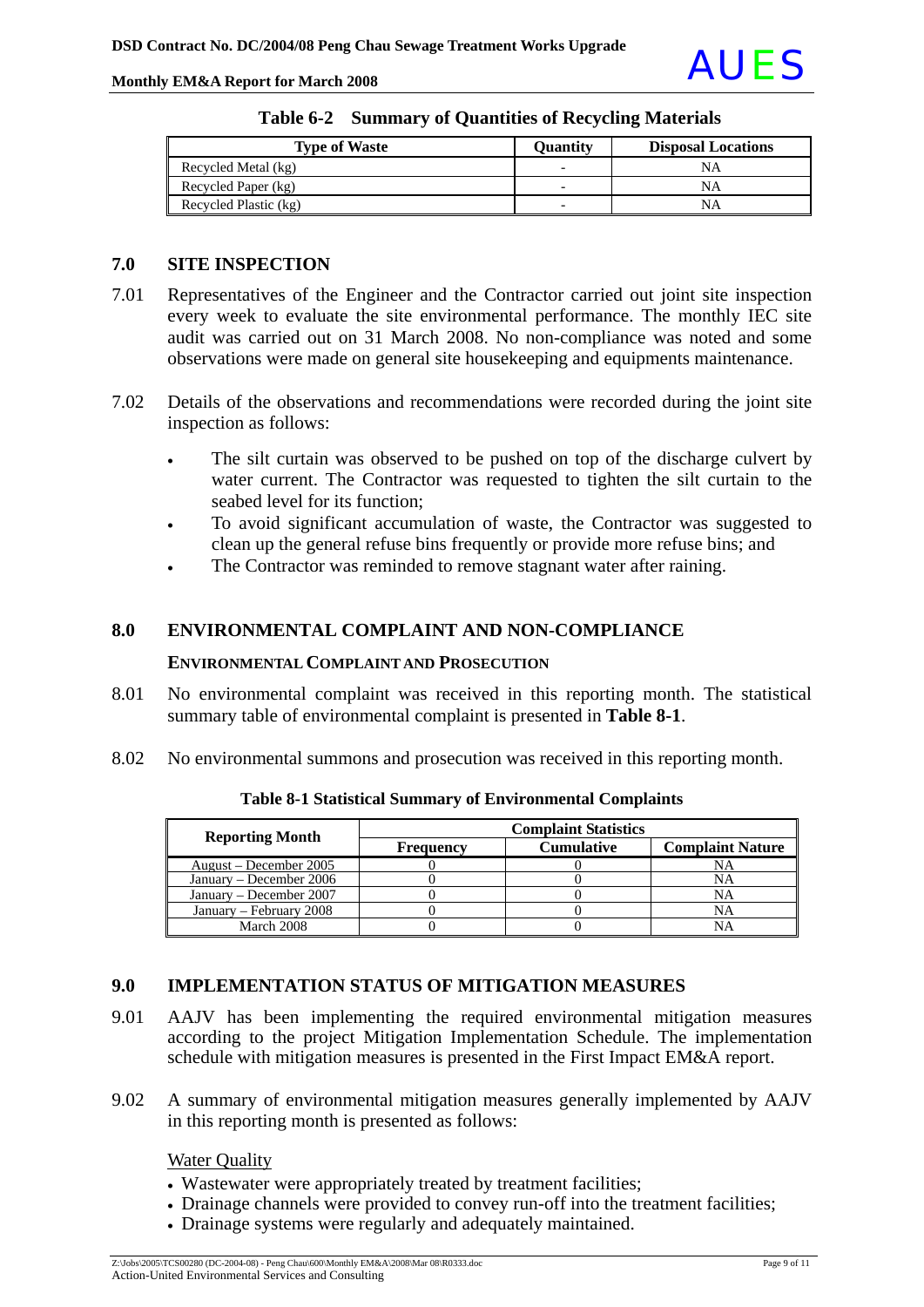

#### Landscaping

- Tree protection measures were provided to existing trees;
- No tree was unnecessarily lopped or felled.

#### Air Quality

- Vehicles were cleaned of mud and debris before leaving the site;
- Site vehicles were limited to within 15 km/hr;
- Public roads around the site entrance/exit had been kept clean and free from dust;
- Dust suppression measures were properly provided to reduce dust emission from stockpile.

#### Construction Noise

- Works and equipment were located to minimise noise nuisance from the nearest sensitive receiver;
- Idle equipments were either turned off or throttled down;
- Some of the Powered Mechanical Equipments were covered or shielded by appropriate acoustic materials if practicable.

#### Waste and Chemical Management

- Wastes were properly segregated into inert and non-inert in appropriate containers/areas;
- Excavated materials were reused where practicable.
- A chemical waste storage area had been provided on site;

#### **General**

• The site was generally kept tidy and clean.

### **10.0 IMPACT FORECAST**

#### **KEY ISSUES FOR THE COMING MONTH**

- 10.01 Key issues to be considered in the coming month include:
	- Implementation of dust suppression measures at all times;
	- Potential fugitive dust quality impact due to dry/windy season (November to March) from the dry/loose/exposure soil surface/dusty material;
	- Disposal of empty engine oil containers within site area;
	- Ensure dust suppression measures are implemented properly;
	- Management of chemical wastes;
	- Follow-up of improvement on general waste management issues; and
	- Implementation of construction noise preventative control measures.
- 10.02 The tentative 3-month rolling program is presented in **Appendix H**.

### **11.0 CONCLUSION**

11.01 The EM&A program in **March 2008** was undertaken in compliance with the EM&A manual for the Peng Chau Sewage Treatment Works Upgrade. A summary of environmental compliance of air quality, construction noise and marine water quality in this reporting month are presented in **Table 11-1**.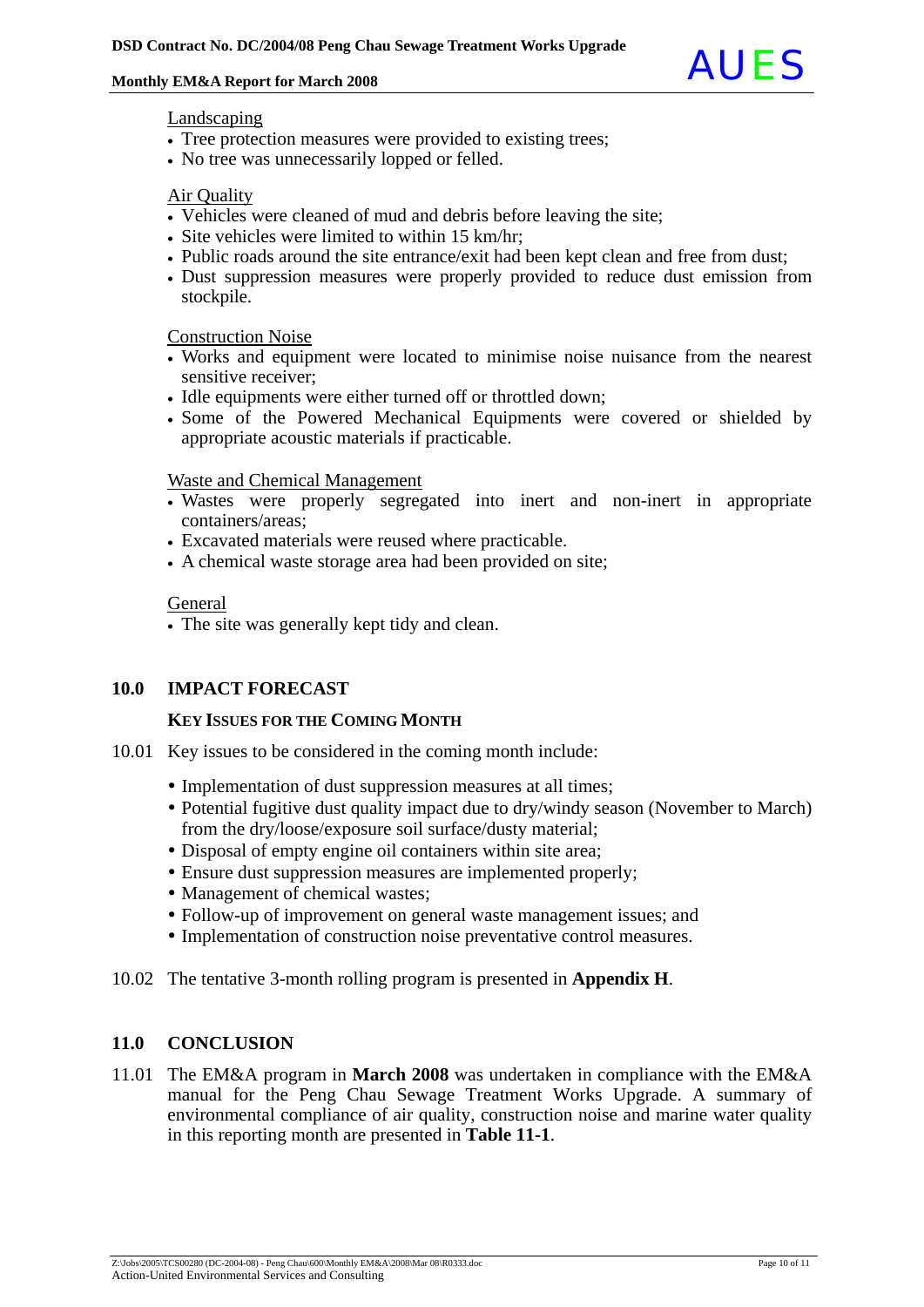Monthly EM&A Report for March 2008

| <b>Env. Quality</b>   | <b>Parameters</b>   |     | <b>Compliance % Investigation &amp; Corrective Actions</b> |
|-----------------------|---------------------|-----|------------------------------------------------------------|
| Air Quality           | 1-Hour TSP          | 100 | Not Required for 100% Compliance                           |
|                       | 24-Hour TSP         | 100 | Not Required for 100% Compliance                           |
| <b>Noise</b>          | Leq (30min) Daytime | 100 | Not Required for 100% Compliance                           |
| Marine Water Quality* |                     |     |                                                            |

**Table 11-1 Summary of the Exceedances for Impact Monitoring**

Note: \* No marine water quality impact monitoring was required since all marine based construction activities were completed on 01 August 2006.

- 11.02 No Action/Limit Level exceedance of 1-Hour and 24-Hour TSP measurements were recorded in this reporting month.
- 11.03 All noise levels measured at AN1 were below the Limit level and no complaint (Action Level) was received in this reporting month.
- 11.04 No marine water quality impact monitoring was required in this reporting month during the course of marine works was completed on 01 August 2006.
- 11.05 Based on the EM&A Manual Clause 4.32, the post marine water quality monitoring was carried out from 02 August 2006 to 01 September 2006. All the monitoring results in the control/impact stations were within the baseline range. The monitoring results and graphical plot were present in pervious Monthly EM&A Report (September 2006).
- 11.06 No environmental complaint or summons was received in this reporting month.

#### **RECOMMENDATIONS**

- 11.07 Based on the IEC site inspection records on 31 March 2008 the following key recommendations are pertinent:
	- The silt curtain was observed to be pushed on top of the discharge culvert by water current. The Contractor was requested to tighten the silt curtain to the seabed level for its function;
	- To avoid significant accumulation of waste, the Contractor was suggested to clean up the general refuse bins frequently or provide more refuse bins; and
	- The Contractor was reminded to remove stagnant water after raining.
- 11.08 The ET will continue to implement the EM&A program and audit the implementation of the environmental mitigation measures.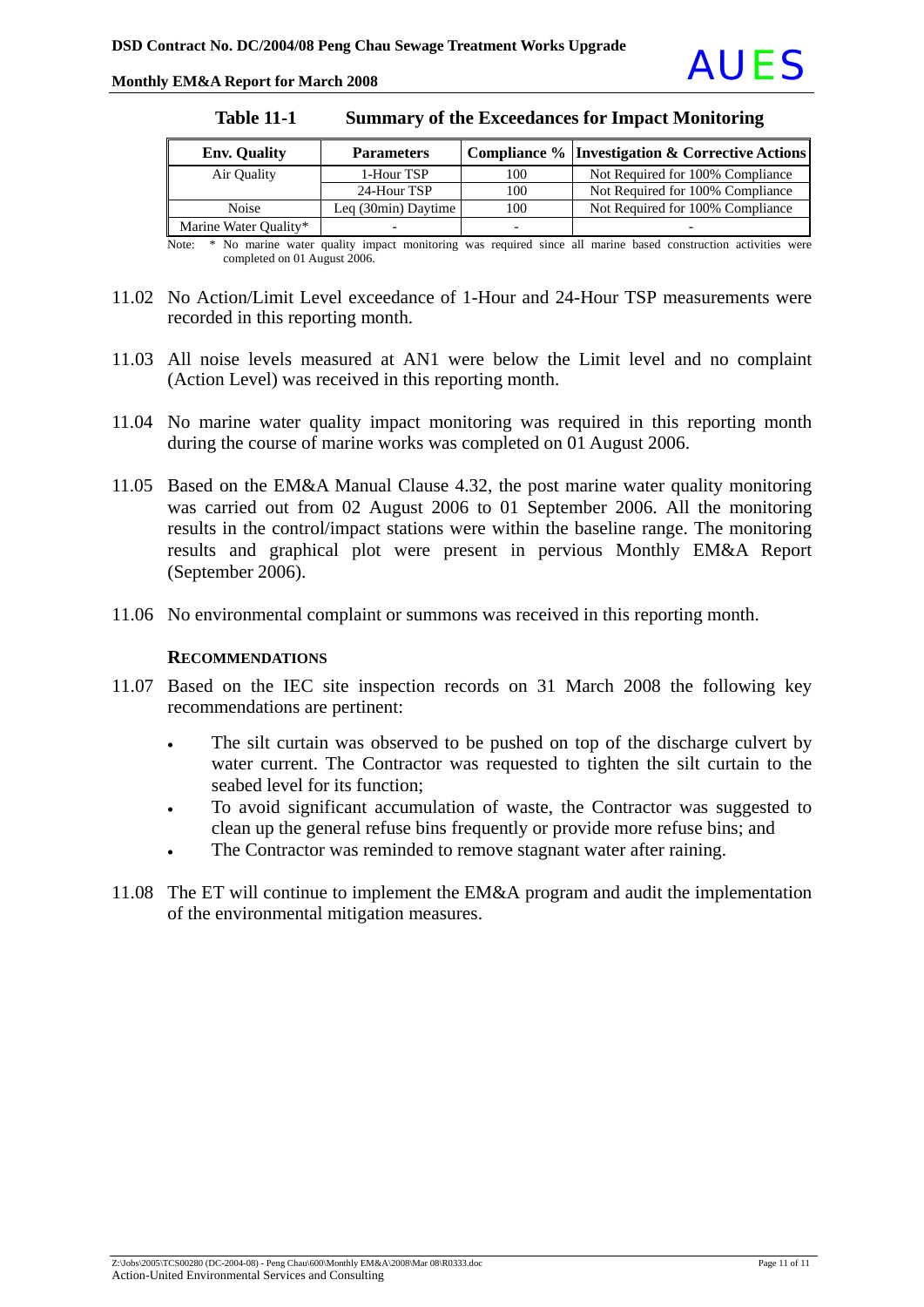

## **Appendix A**

## **Project Site Layout**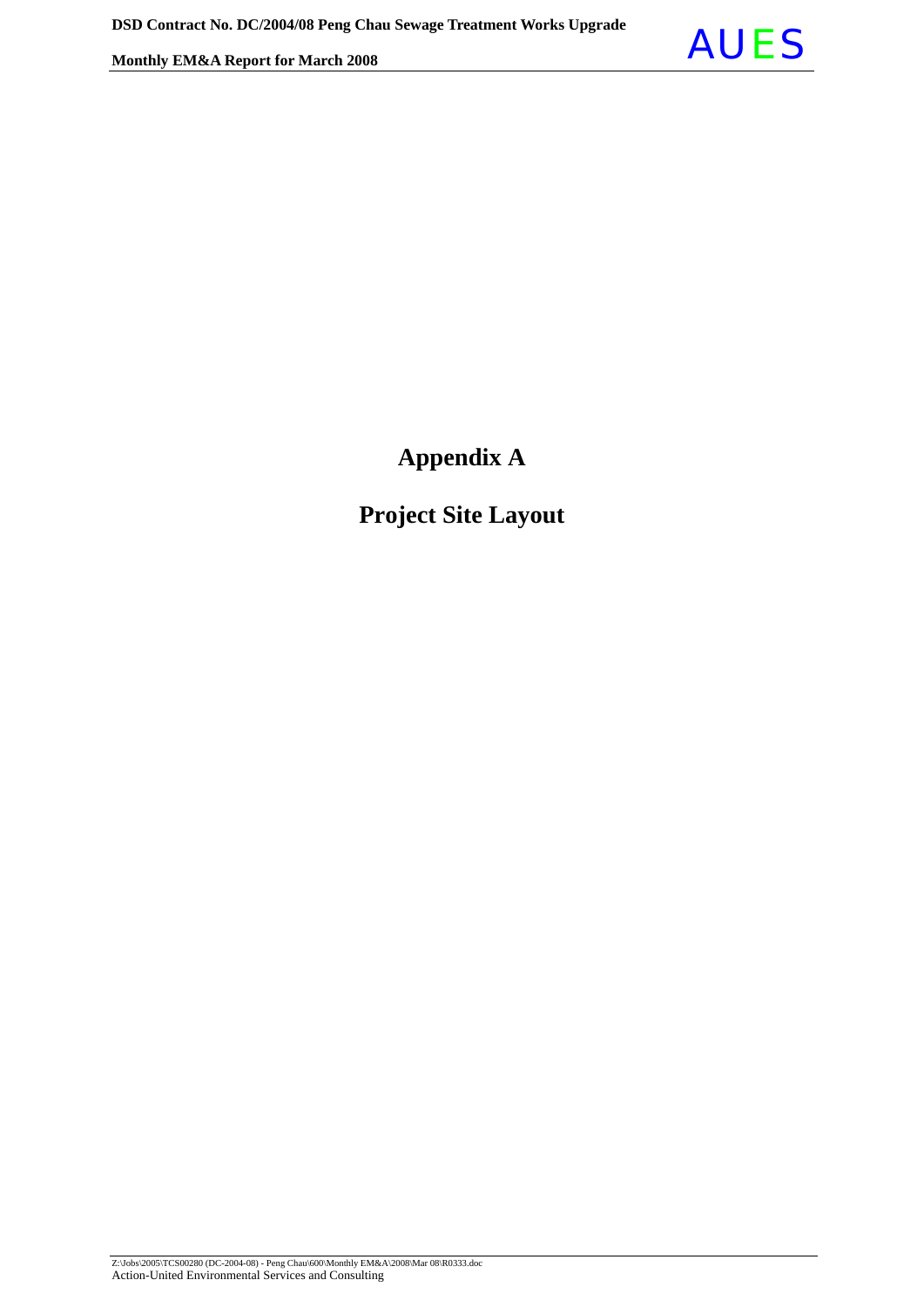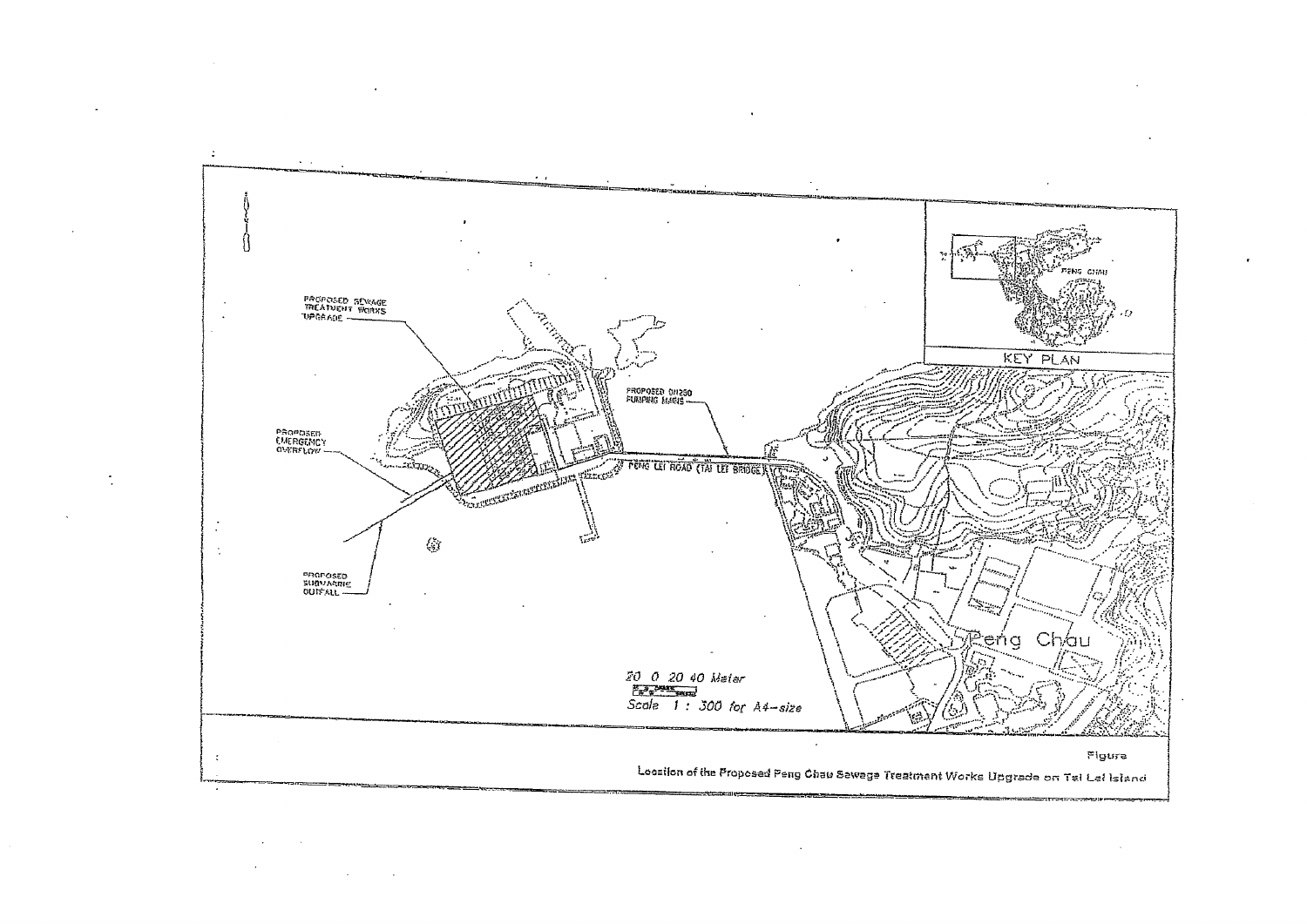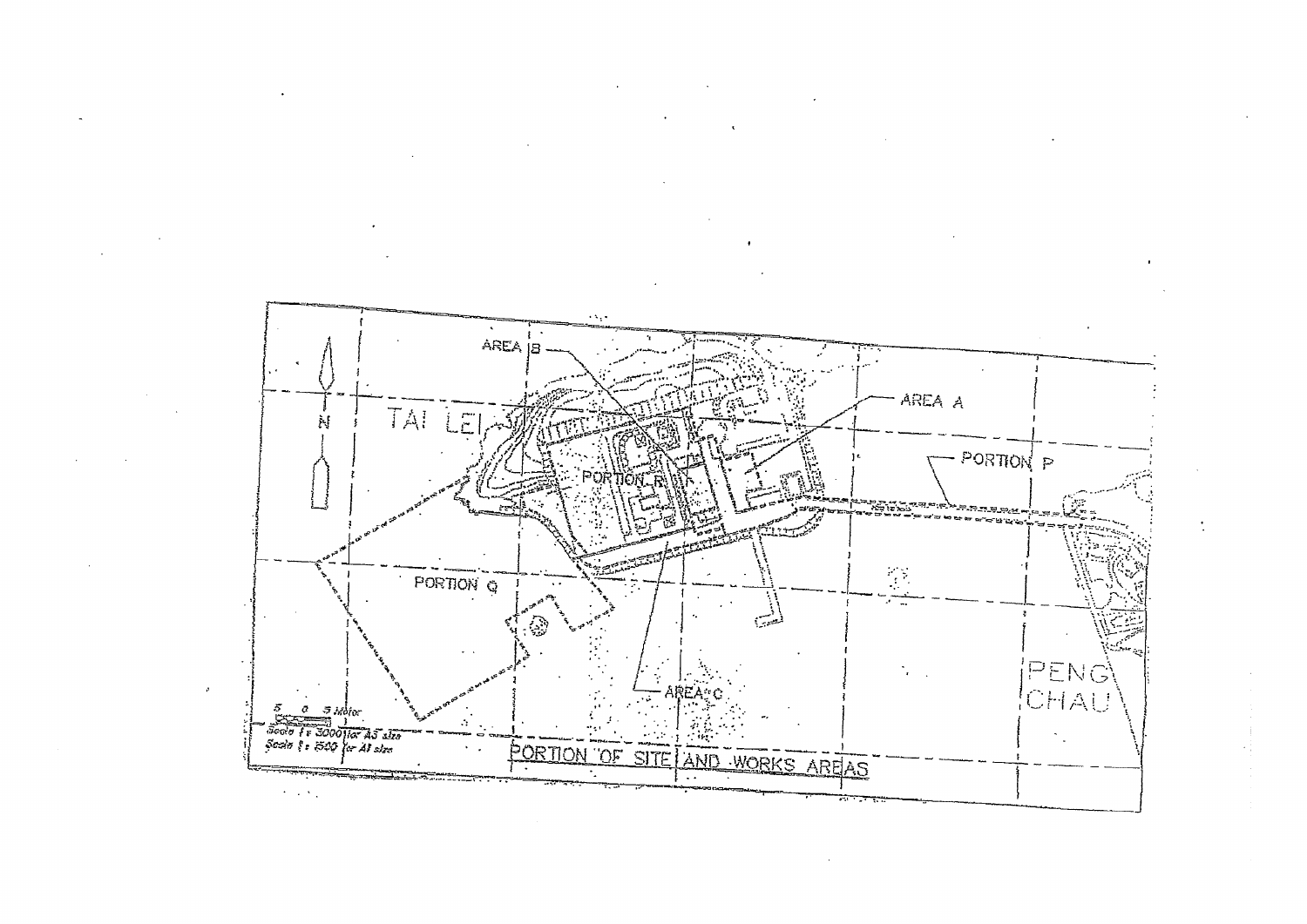

## **Appendix B**

## **Environmental Organization Structure**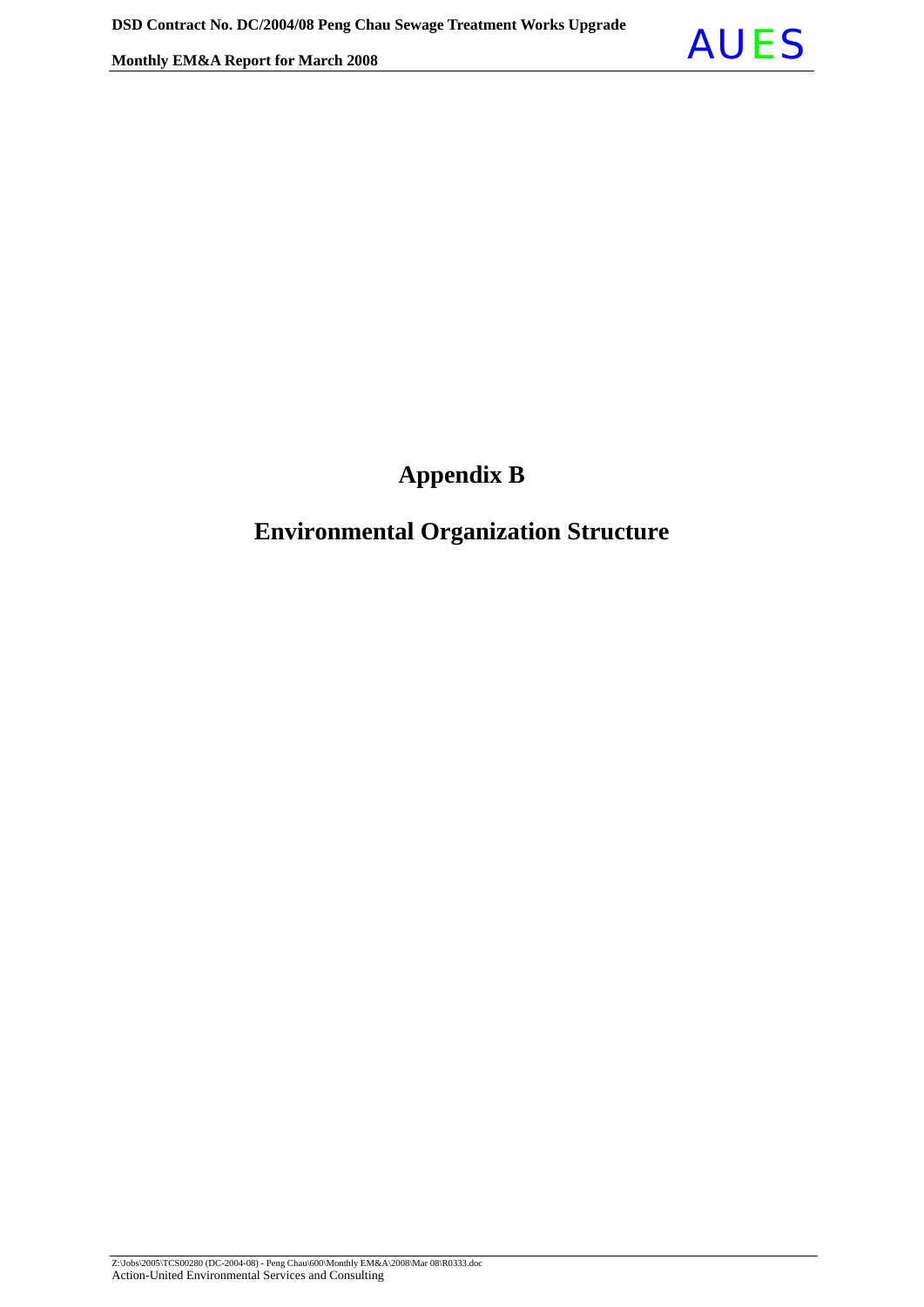

| Organization    | <b>Project Role</b>                     | <b>Designation</b>                 | <b>Name of Key Staff</b> | Tel No.   | Fax No.   |
|-----------------|-----------------------------------------|------------------------------------|--------------------------|-----------|-----------|
| <b>DSD</b>      | Employer                                | Permit Holder                      | Ir. David Leung          | 2594-7281 | 2827-8526 |
|                 |                                         | Project Engineer                   | Ms. Angela Wong          | 2428-2332 | 2424-9114 |
| <b>CDM</b>      | Engineer's<br>Representative            | <b>Resident Engineer</b>           | Mr. Samuel Tam           | 2983-9303 | 2983-9843 |
|                 |                                         | <b>ARE</b>                         | Mr. Alex Yeung           | 2983-9303 | 2983-9843 |
| <b>BMT</b> Asia | Independent<br>Environmental<br>Checker | <b>IEC</b>                         | Mr. Derek Ho             | 2815-2221 | 2815-3377 |
|                 |                                         | IEC's Representative               | Mr. Benny Ng             | 2815-2221 | 2815-3377 |
| Acciona-ATAL    | <b>Main Contractor</b>                  | Project Manager                    | Mr. William Chan         | 2983-0092 | 2983-0381 |
|                 |                                         | Site Agent                         | Mr. William Chan         | 2983-0092 | 2983-0381 |
| <b>AUES</b>     | Contractor's                            | Environmental Team<br>Leader (ETL) | Mr. Ken Wong             | 2959-6059 | 2959-6079 |
|                 | Environmental<br>Team                   | ETL's Representative               | Miss. Sylvie Wong        | 2959-6059 | 2959-6079 |

### **Contact Details of Key Personnel**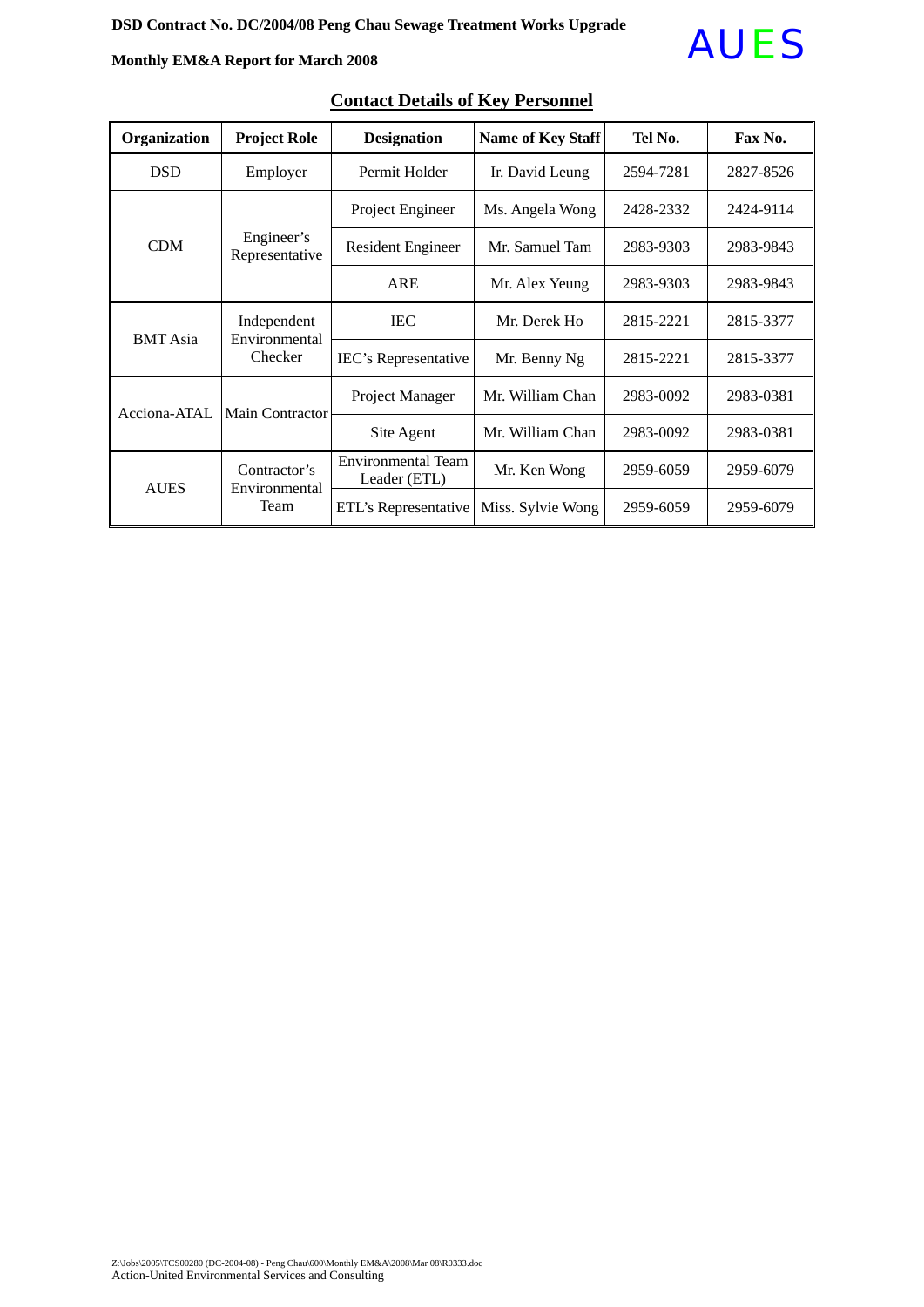

## **Appendix C**

## **Locations of Designated Monitoring Stations**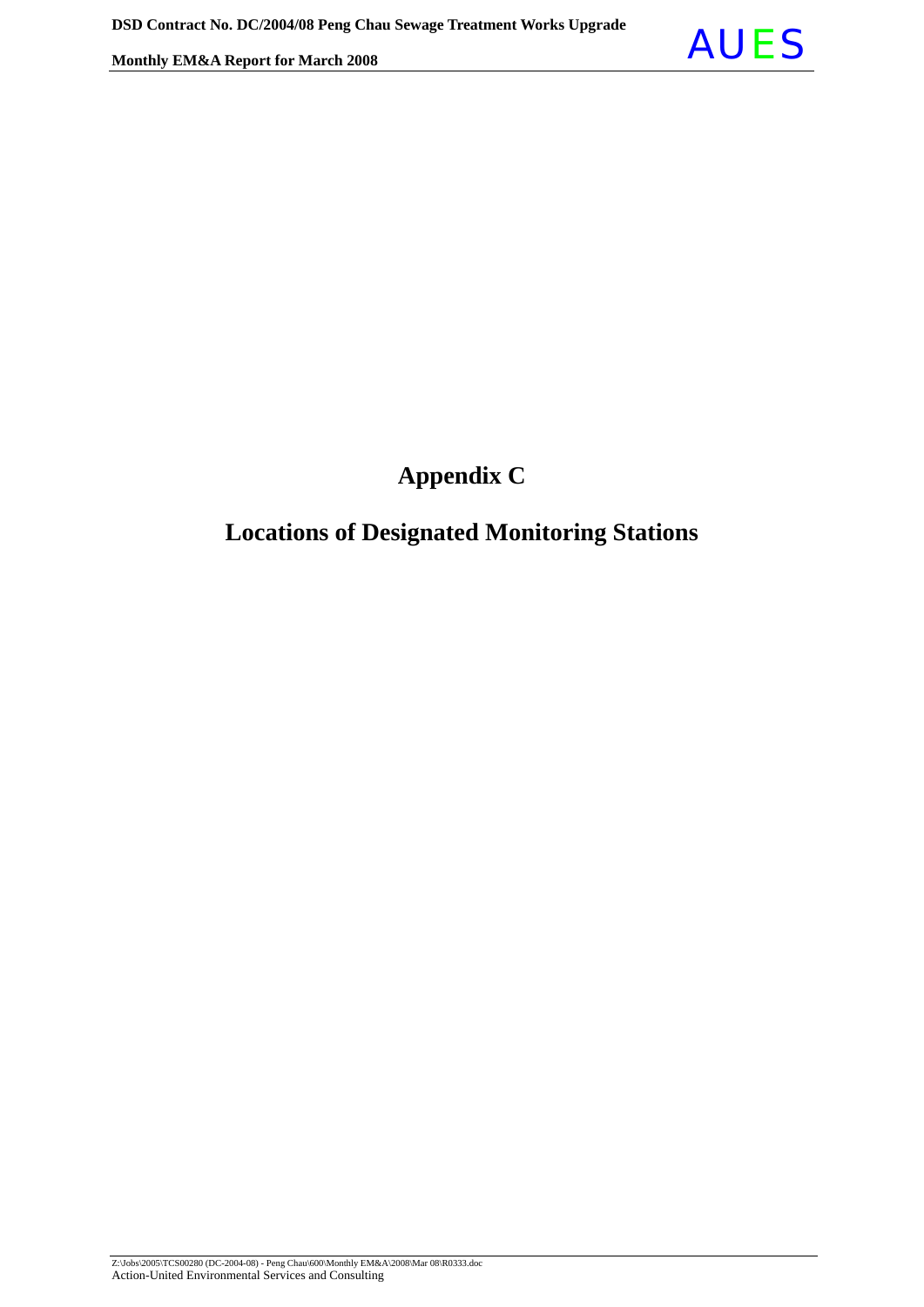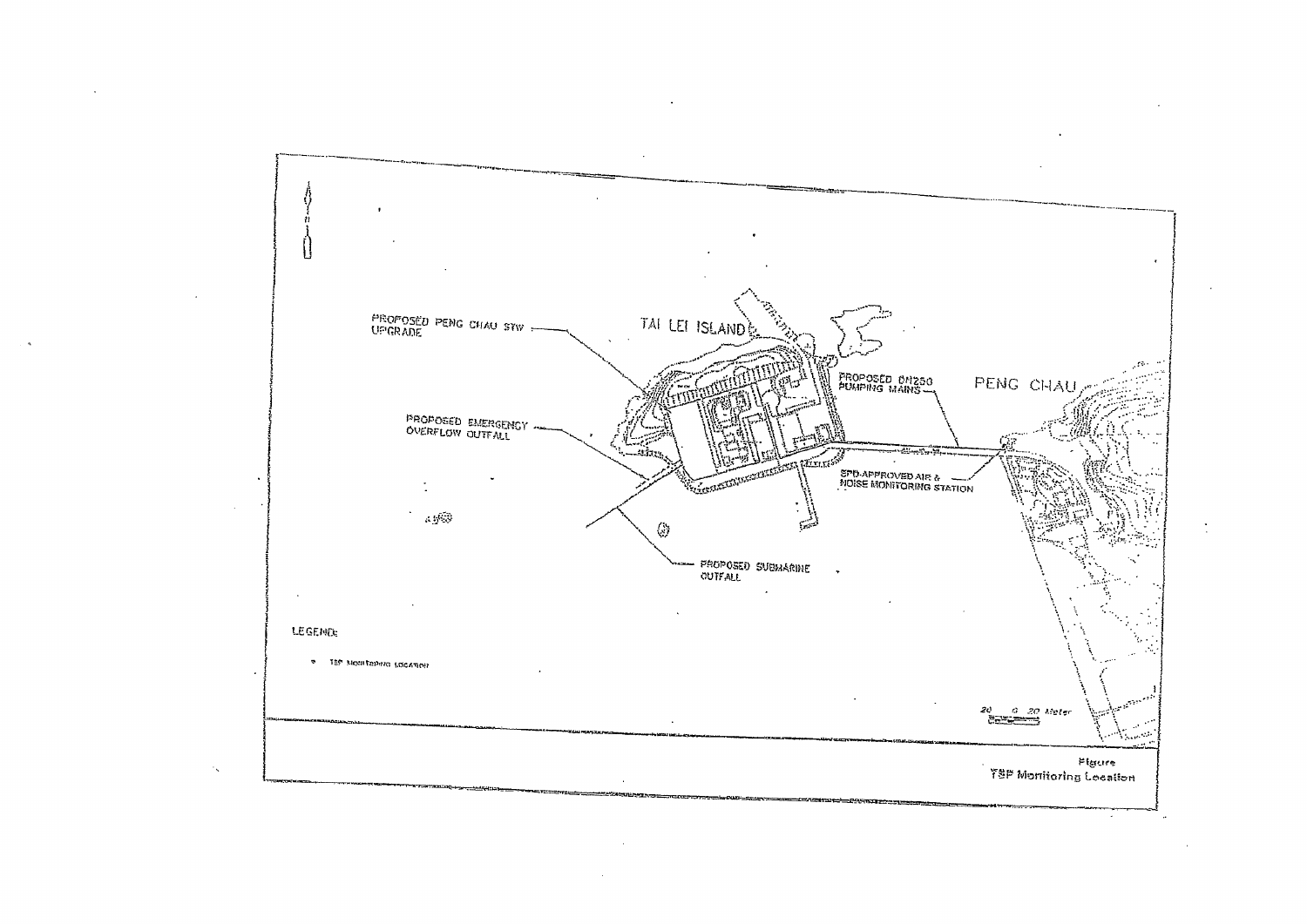

 $\sim$ 

**Contract** 

 $\sim$   $\sim$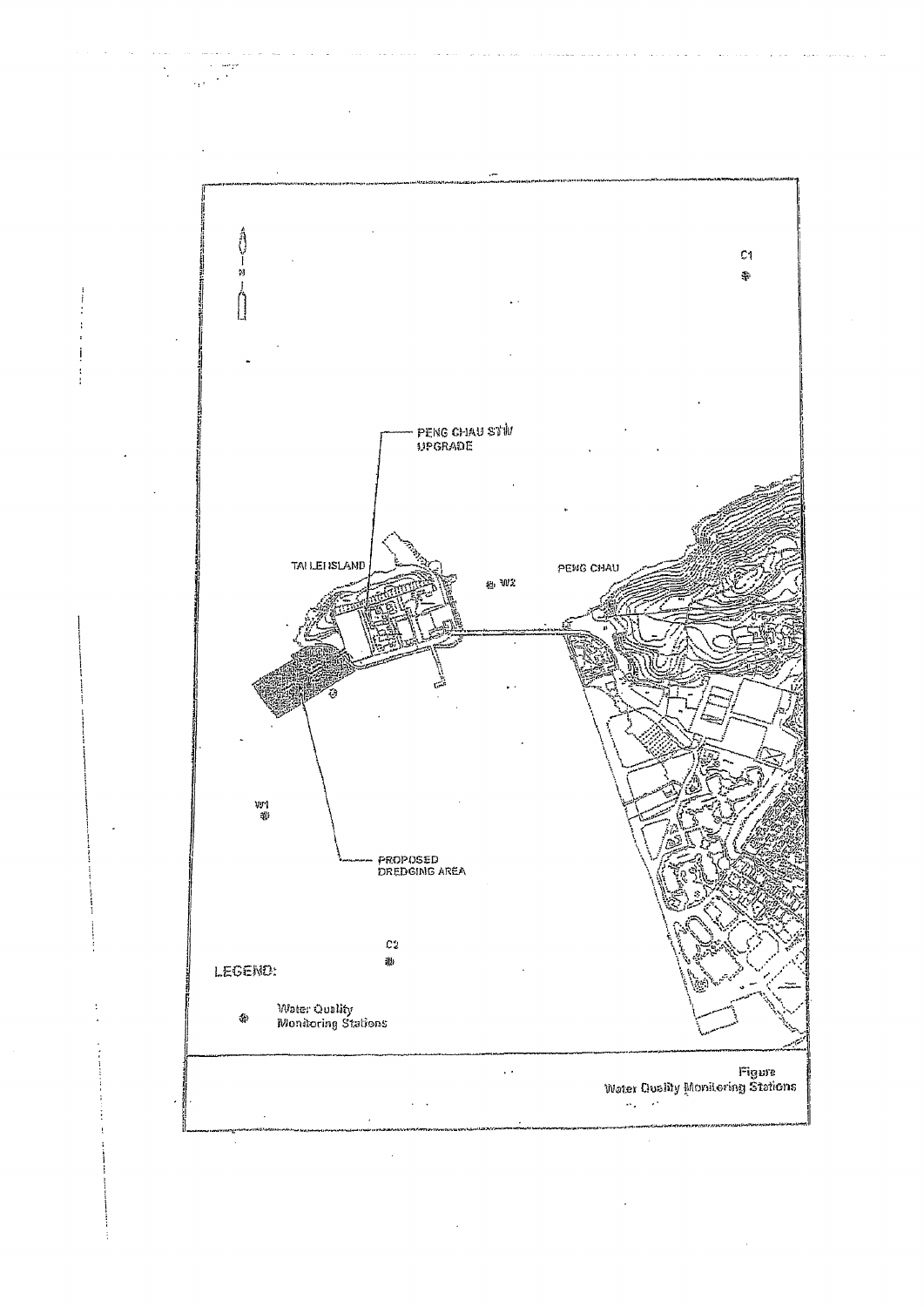

## **Appendix D**

## **Equipment Calibration Certificates**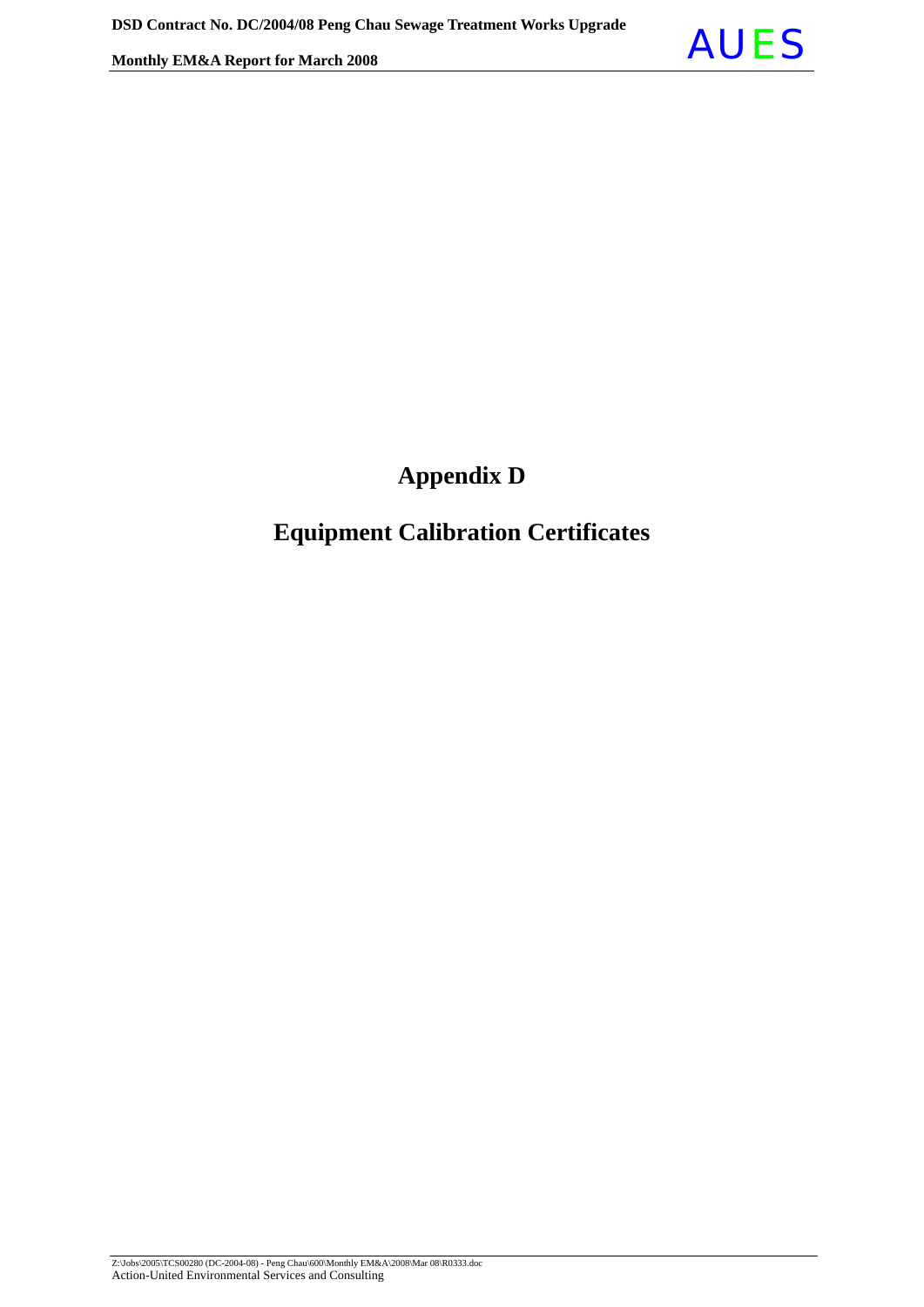

#### **Equipment Calibration List for Peng Chau Sewage Treatment Works Upgrade Project**

| <b>Item</b>    | Aspect       | <b>Description of Equipment</b>                     | Serial No. | Date of<br><b>Calibration</b> | Date of Next<br><b>Calibration</b> |
|----------------|--------------|-----------------------------------------------------|------------|-------------------------------|------------------------------------|
|                | Air          | Greasby Anderson GMWS2310 High Volume<br>Sampler    | AN1        | 06 Feb 08                     | 06 May 08                          |
| $\overline{2}$ |              | Sibata LD-3                                         | 362337     | 25 Jun 07                     | 25 Jun 08                          |
| 3              | <b>Noise</b> | Bruel & Kjaer 4231 Acoustical Calibrator            | 2292168    | 16 Apr 07                     | 16 Apr 08                          |
| $\overline{4}$ |              | Bruel & Kjaer 2238 Integrating Sound Level<br>Meter | 2285721    | 16 Apr 07                     | 16 Apr 08                          |

Note:\* Calibration certificates will only be provided if monitoring equipment is re-calibrated or new.

*No marine* w*ater quality impact monitoring was required in this reporting period, since all marine based construction activities were completed on 01 August 2006. Post marine water quality monitoring was carried out from 02 August to 01 September 2006. Therefore, no water quality monitoring equipments calibration certificate was enclosed in this Monthly EM&A Report.*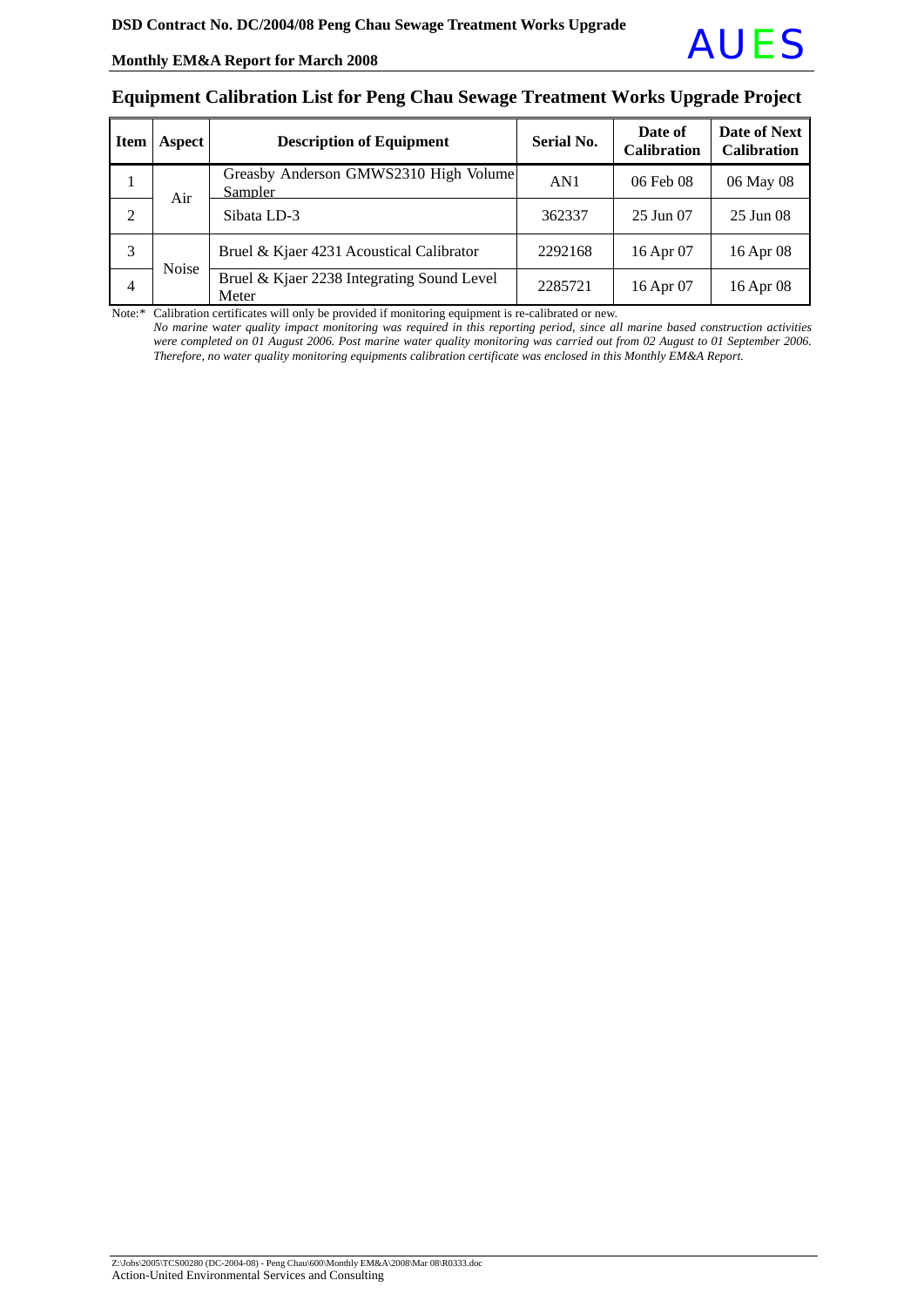

## **Appendix E**

## **Impact Monitoring Schedules**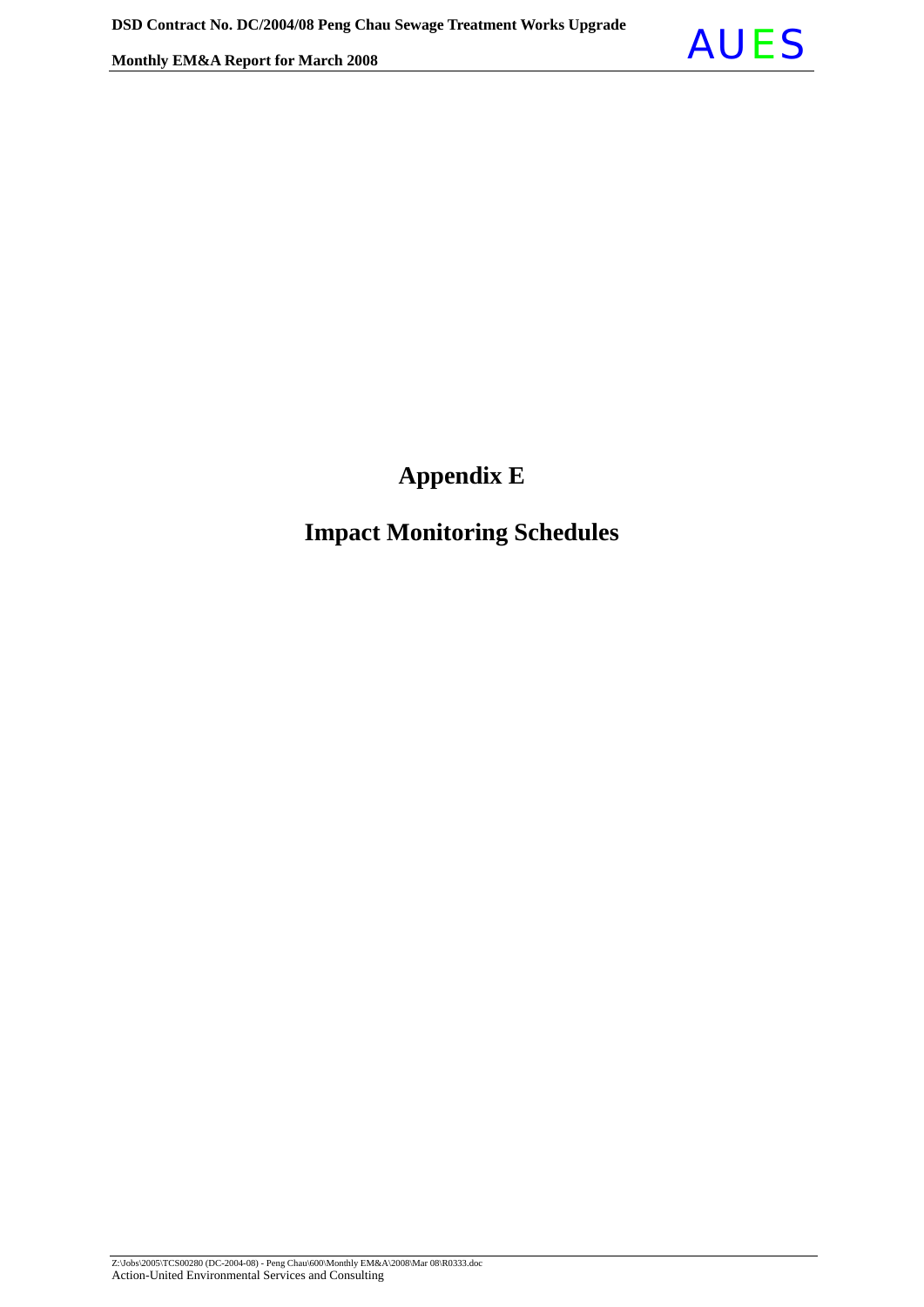

| <b>Date</b> |     | <b>Dust Monitoring</b> | <b>Noise Monitoring</b> |  |
|-------------|-----|------------------------|-------------------------|--|
|             |     | 1-Hour TSP             | 24-Hour TSP             |  |
| $1-Mar-08$  | Sat |                        |                         |  |
| $2-Mar-08$  | Sun |                        |                         |  |
| 3-Mar-08    | Mon |                        |                         |  |
| 4-Mar-08    | Tue |                        |                         |  |
| 5-Mar-08    | Wed |                        |                         |  |
| 6-Mar-08    | Thu |                        |                         |  |
| 7-Mar-08    | Fri |                        |                         |  |
| 8-Mar-08    | Sat |                        |                         |  |
| 9-Mar-08    | Sun |                        |                         |  |
| 10-Mar-08   | Mon |                        |                         |  |
| 11-Mar-08   | Tue |                        |                         |  |
| 12-Mar-08   | Wed |                        |                         |  |
| 13-Mar-08   | Thu |                        |                         |  |
| 14-Mar-08   | Fri |                        |                         |  |
| 15-Mar-08   | Sat |                        |                         |  |
| 16-Mar-08   | Sun |                        |                         |  |
| 17-Mar-08   | Mon |                        |                         |  |
| 18-Mar-08   | Tue |                        |                         |  |
| 19-Mar-08   | Wed |                        |                         |  |
| 20-Mar-08   | Thu |                        |                         |  |
| 21-Mar-08   | Fri |                        |                         |  |
| 22-Mar-08   | Sat |                        |                         |  |
| 23-Mar-08   | Sun |                        |                         |  |
| 24-Mar-08   | Mon |                        |                         |  |
| 25-Mar-08   | Tue |                        |                         |  |
| 26-Mar-08   | Wed |                        |                         |  |
| 27-Mar-08   | Thu |                        |                         |  |
| 28-Mar-08   | Fri |                        |                         |  |
| 29-Mar-08   | Sat |                        |                         |  |
| 30-Mar-08   | Sun |                        |                         |  |
| 31-Mar-08   | Mon |                        |                         |  |

#### **Impact Monitoring Schedules in this Reporting Month**

*No Water Quality Monitoring was required in this reporting period, since all marine based construction activities were completed on 01 August 2006. Post Water Quality was carried out from 02 August to 01 September 2006, monitoring results were presented in the pervious Monthly EM&A Report (September 2006)* 

| <b>Monitoring Day</b>    |
|--------------------------|
| Sunday or Public Holiday |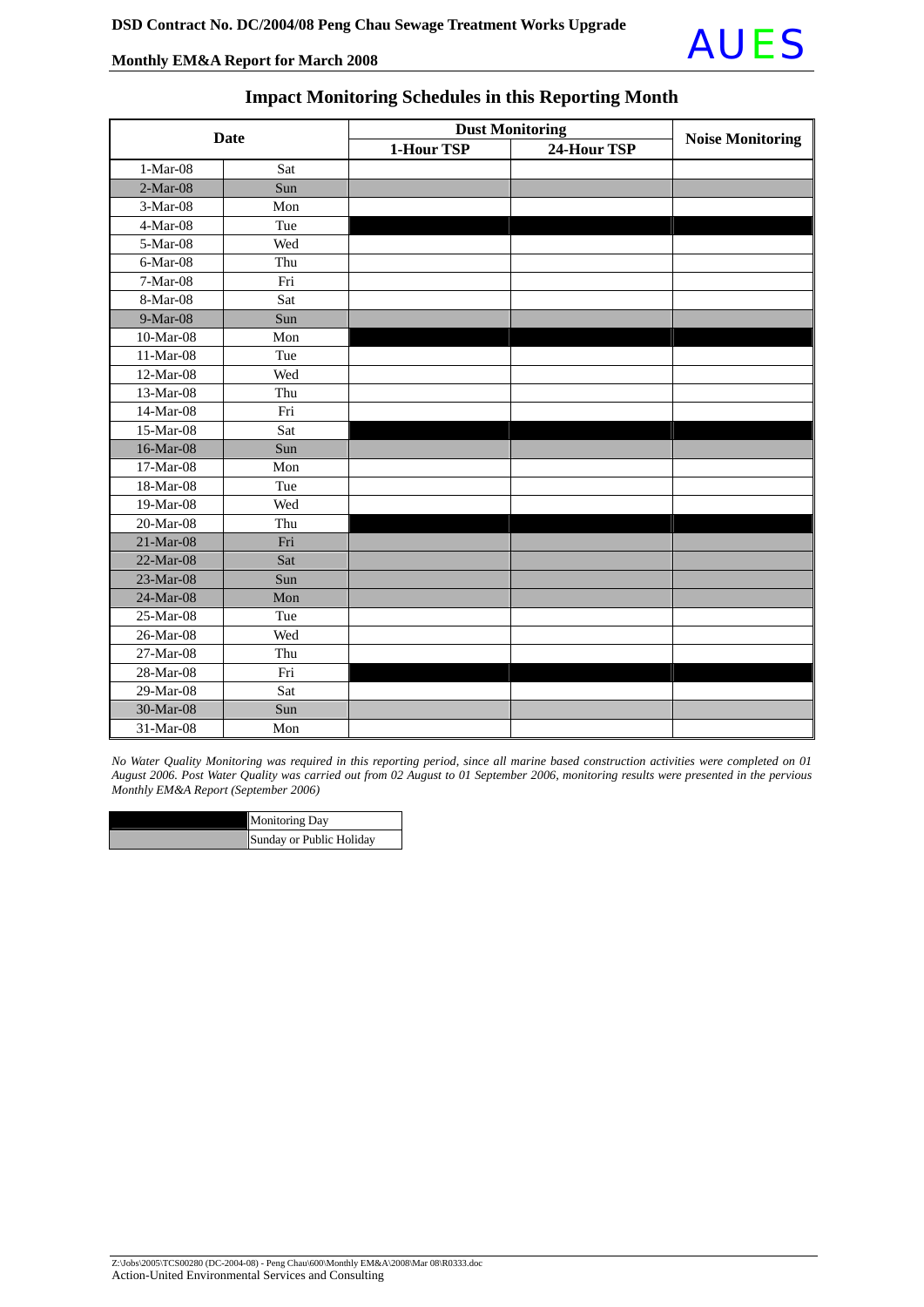13-Apr -08 Sun 14-Apr -08 Mon 15-Apr -08 Tue 16-Apr -08 Wed 17-Apr -08 Thu 18-Apr -08 Fri 19-Apr -08 Sat 20-Apr -08 Sun 21-Apr -08 Mon 22-Apr -08 Tue



#### **Date Dust Monitoring**<br>**Date 1-Hour TSP 24-Hour TSP Noise Monitoring** 1-Apr -08 Tue 2-Apr -08 Wed 3-Apr -08 Thu 4-Apr -08 Fri 5-Apr -08 Sat 6-Apr -08 Sun 7-Apr -08 Mon 8-Apr -08 Tue 9-Apr -08 Wed 10-Apr -08 Thu 11-Apr -08 Fri 12-Apr -08 Sat

#### **Impact Monitoring Schedules in the Next Reporting Month**

| I<br>$23$ -Apr -08 | Wed                      |  |  |
|--------------------|--------------------------|--|--|
| 24-Apr -08         | Thu                      |  |  |
| 25-Apr -08         | Fri                      |  |  |
| 26-Apr -08         | Sat                      |  |  |
| 27-Apr -08         | Sun                      |  |  |
| 28-Apr -08         | Mon                      |  |  |
| 29-Apr -08         | Tue                      |  |  |
| 30-Apr -08         | Wed                      |  |  |
|                    |                          |  |  |
|                    | <b>Monitoring Day</b>    |  |  |
|                    | Sunday or Public Holiday |  |  |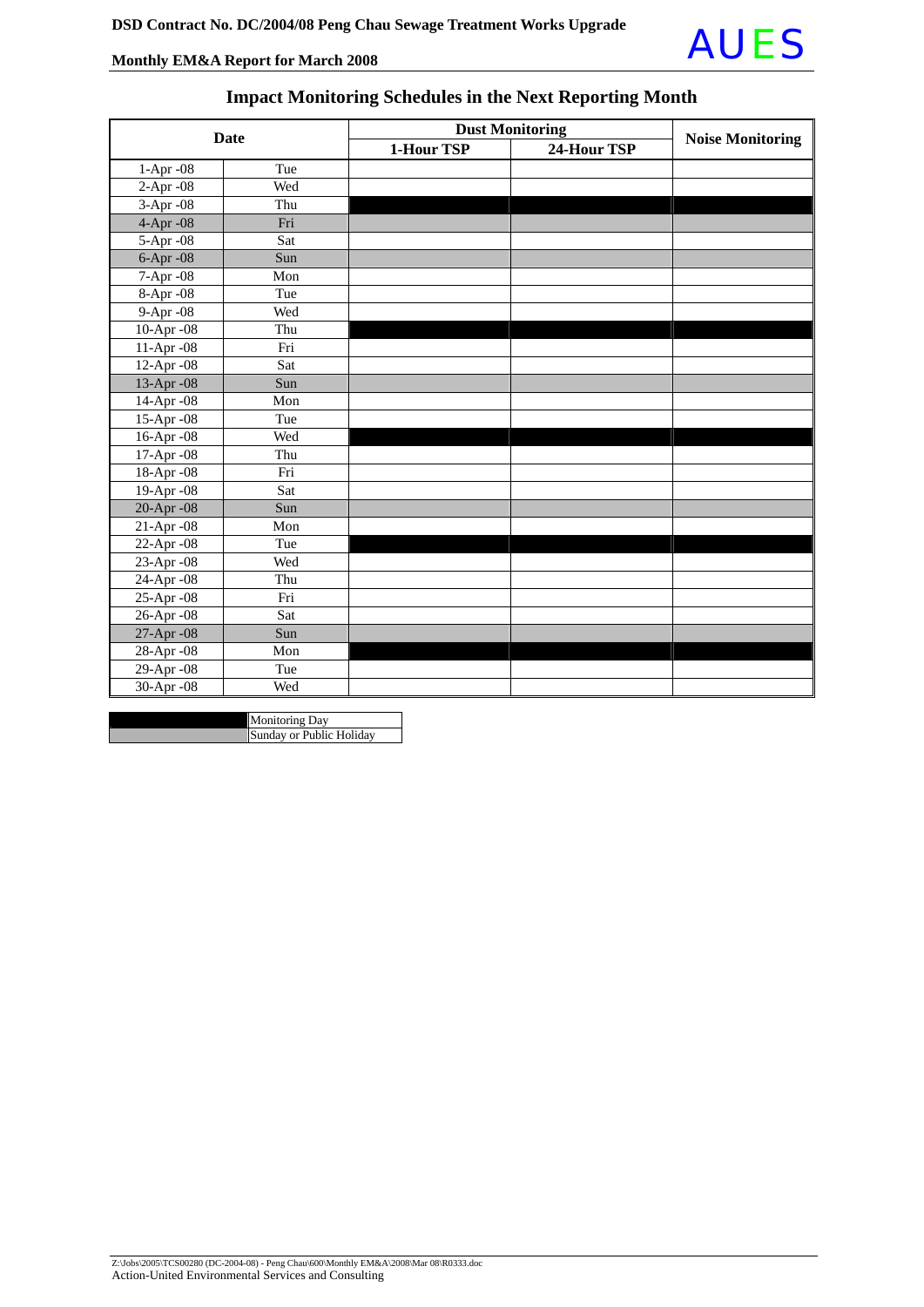

## **Appendix F**

## **Graphical Plots of Air Quality and Construction Noise Monitoring Results**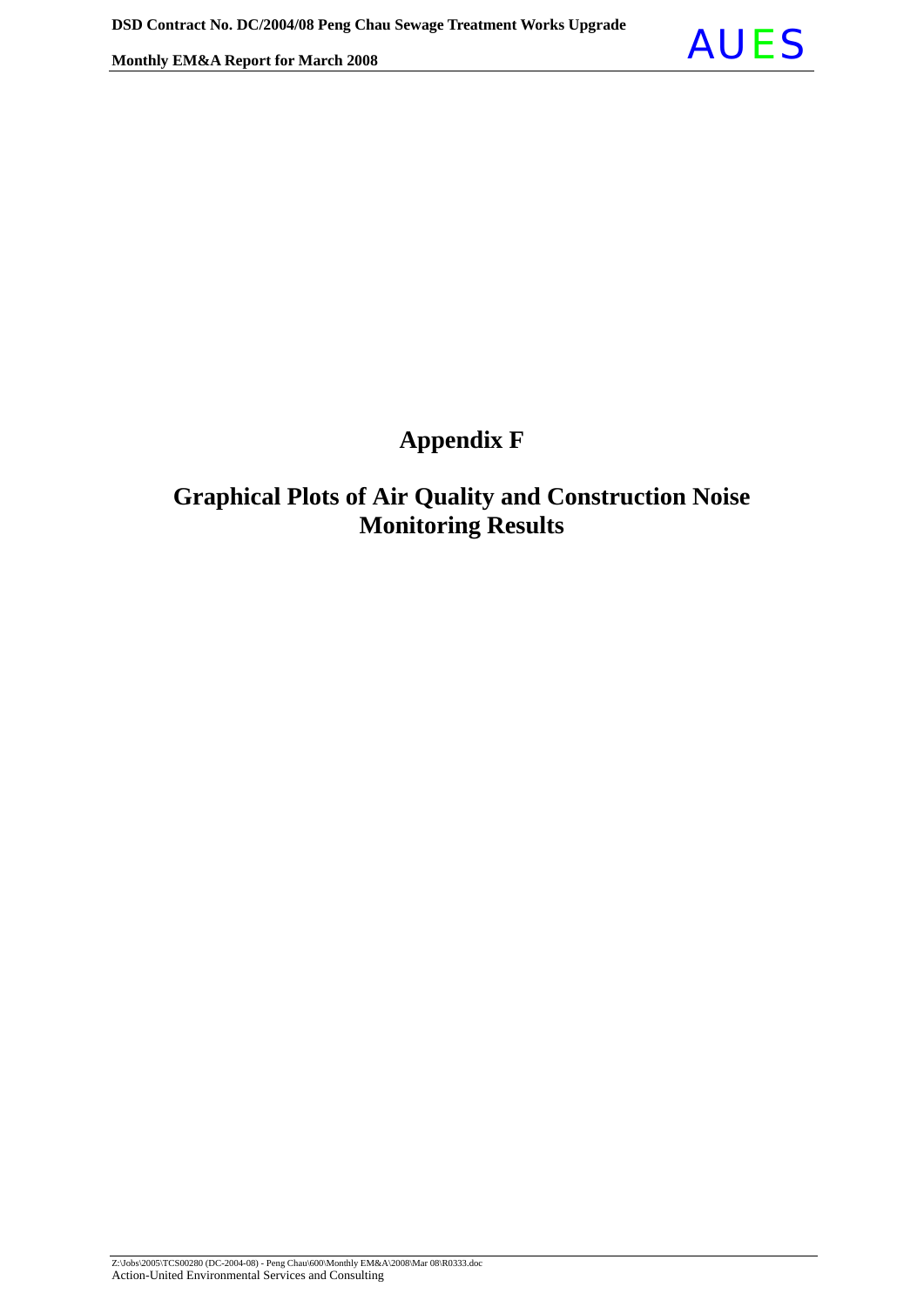## Monthly EM&A Report for March 2008

囱

囱

Я

ឆ្ល

昱





Ø

阒

딫

8

 $\mathbf{\hat{A}}$ 

0 1-Dec-07 12-Dec-07 23-Dec-07 3-Jan-08 14-Jan-08 25-Jan-08 5-Feb-08 16-Feb-08 27-Feb-08 9-Mar-08 20-Mar-08 31-Mar-08 Date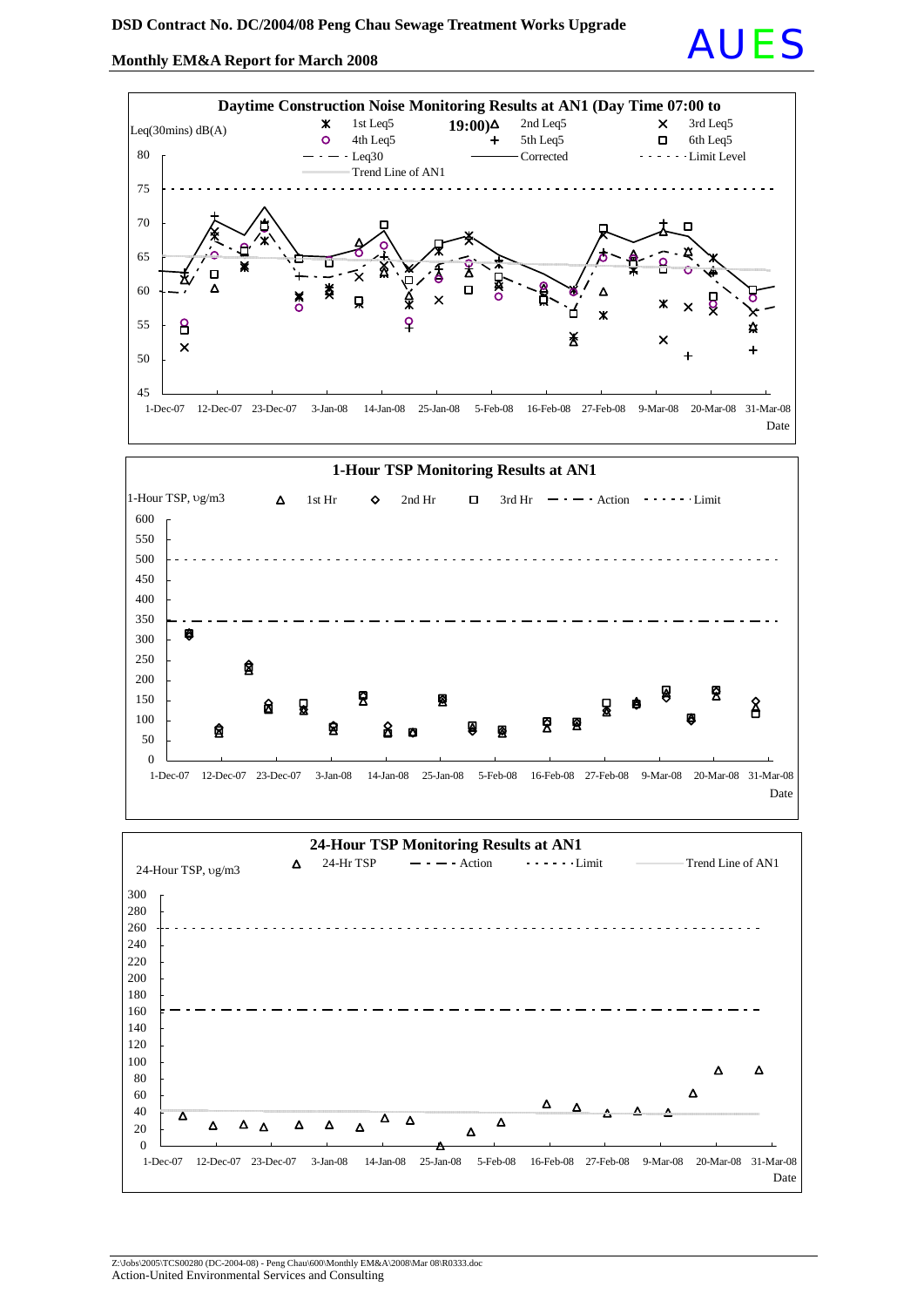

## **Appendix G**

## **Meteorological Data in the Reporting Period**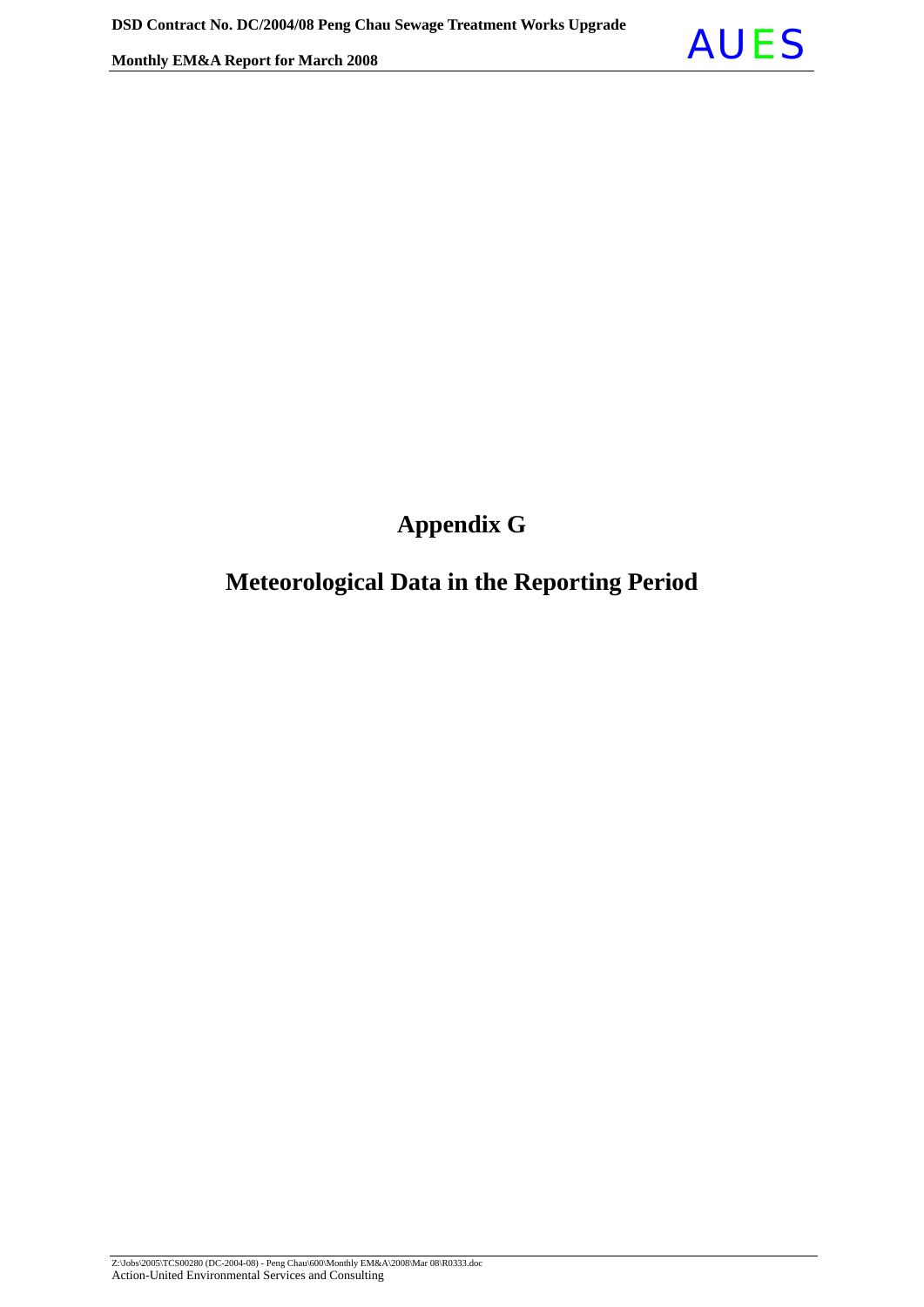

### **Meteorological Data Extracted from HKO in the Reporting Period**

| <b>Date</b>      |     |                                                      | <b>Peng Chau Weather Station</b> |                                                   |                                |                                                          |                          |  |
|------------------|-----|------------------------------------------------------|----------------------------------|---------------------------------------------------|--------------------------------|----------------------------------------------------------|--------------------------|--|
|                  |     | Weather                                              | Total<br>Rainfall<br>(mm)        | Mean Air<br><b>Temperature</b><br>$({}^{\circ}C)$ | Wind<br><b>Speed</b><br>(km/h) | <b>Mean</b><br><b>Relative</b><br><b>Humidity</b><br>(%) | Wind<br><b>Direction</b> |  |
| $1-Mar-08$       | Sat | fine/dry/hazy/moderate                               | $\mathbf{0}$                     | 16.2                                              | 17.5                           | 58.5                                                     | <b>NW</b>                |  |
| $2-Mar-08$       | Sun | fine/dry/haze/moderate                               | $\overline{0}$                   | 18.4                                              | 9                              | 50                                                       | S/SW                     |  |
| 3-Mar-08         | Mon | fine/hazy/very dry/moderate                          | $\boldsymbol{0}$                 | 20                                                | 3.5                            | 54.5                                                     | N/NW                     |  |
| $4-Mar-08$       | Tue | fine/very dry/haze/moderate/fresh                    | $\overline{0}$                   | 19                                                | 14.5                           | 51                                                       | E                        |  |
| 5-Mar-08         | Wed | fine/very dry/fresh/strong                           | $\boldsymbol{0}$                 | 17.3                                              | 24                             | 58.5                                                     | $\mathbf E$              |  |
| $6-Mar-08$       | Thu | sunny periods/dry/moderate/fresh                     | $\overline{0}$                   | 17.6                                              | 28.5                           | 62                                                       | E                        |  |
| $7-Mar-08$       | Fri | fine/dry/cloudy/rain/moderate/fresh                  | $\boldsymbol{0}$                 | 19.1                                              | 18.5                           | 64.5                                                     | $\mathbf E$              |  |
| 8-Mar-08         | Sat | fine/hazy/moderate/fresh                             | $\theta$                         | 18.5                                              | 21                             | 71                                                       | $\overline{E}$           |  |
| $9-Mar-08$       | Sun | sunny<br>periods/haze/cloudy/rain/moderate/f<br>resh | $\boldsymbol{0}$                 | 18.2                                              | 8                              | 77.5                                                     | S                        |  |
| $10-Mar-08$      | Mon | sunny<br>periods/haze/cloudy/rain/moderate/f<br>resh | $\mathbf{0}$                     | 19.2                                              | 19                             | 77.5                                                     | E                        |  |
| $11-Mar-08$      | Tue | fine/hazy/moderate                                   | $\Omega$                         | 19.8                                              | 12.5                           | 76                                                       | E                        |  |
| $12-Mar-08$      | Wed | fine/moderate/fresh                                  | $\theta$                         | 20.2                                              | 20.5                           | 73.5                                                     | S/SW                     |  |
| 13-Mar-08        | Thu | cloudy/sunny intervals/moderate                      | Trace                            | 21.4                                              | 20.5                           | 77.5                                                     | E                        |  |
| 14-Mar-08        | Fri | cloudy/rain/light winds                              | Trace                            | 21.3                                              | 6.5                            | 78                                                       | <b>NW</b>                |  |
| 15-Mar-08        | Sat | fine/cloudy/moderate/fresh                           | $\theta$                         | 20.3                                              | 19                             | 72                                                       | E                        |  |
| 16-Mar-08        | Sun | cloudy/rain/sunny periods/moderate                   | $\boldsymbol{0}$                 | 2.7                                               | $\overline{4}$                 | 89                                                       | S/SW                     |  |
| 17-Mar-08        | Mon | cloudy/rain/sunny periods/moderate                   | $\theta$                         | 21.2                                              | 6.5                            | 83                                                       | E/SE                     |  |
| 18-Mar-08        | Tue | cloudy/rain/mist/moderate                            | Trace                            | 21.8                                              | 9.7                            | 84.7                                                     | E/SE                     |  |
| 19-Mar-08        | Wed | warm/sunny periods/light<br>winds/rain               | $\boldsymbol{0}$                 | 23.6                                              | 9.5                            | 82                                                       | W/NW                     |  |
| 20-Mar-08        | Thu | cloudy/fresh/strong                                  | Trace                            | 19.7                                              | 23                             | 73                                                       | E                        |  |
| 21-Mar-08        | Fri |                                                      |                                  |                                                   |                                | Holiday                                                  |                          |  |
| 22-Mar-08        | Sat |                                                      |                                  |                                                   |                                | Holiday                                                  |                          |  |
| 23-Mar-08<br>Sun |     |                                                      |                                  | Holiday                                           |                                |                                                          |                          |  |
| 24-Mar-08        | Mon |                                                      |                                  | Holiday                                           |                                |                                                          |                          |  |
| 25-Mar-08        | Tue | cloudy/rain/moderate                                 | Trace                            | 18.6                                              | 12.5                           | 69.5                                                     | $\mathbf E$              |  |
| 26-Mar-08        | Wed | cloudy/rain/moderate                                 | 10.7                             | 17.2                                              | 12                             | 79.7                                                     | N/NW                     |  |
| 27-Mar-08        | Thu | sunny<br>periods/haze/cloudy/rain/moderate           | $\mathbf{0}$                     | 19.6                                              | 10.5                           | 79.5                                                     | W/NW                     |  |
| 28-Mar-08        | Fri | cloudy/mist/moderate/fresh                           | 13.8                             | 21.7                                              | 12                             | 80.7                                                     | E/SE                     |  |
| 29-Mar-08        | Sat | cloudy/fog/sunny periods/moderate                    | $\mathbf{0}$                     | 23.4                                              | 13                             | 91.5                                                     | <b>SE</b>                |  |
| 30-Mar-08        | Sun | cloudy/rain/mist/fresh/strong                        | Trace                            | 23                                                | $\overline{7}$                 | 90                                                       | S/SE                     |  |
| 31-Mar-08        | Mon | cloudy/rain/mist/fresh/strong                        |                                  | 26.5                                              | 91.5                           | $\mathbf E$                                              |                          |  |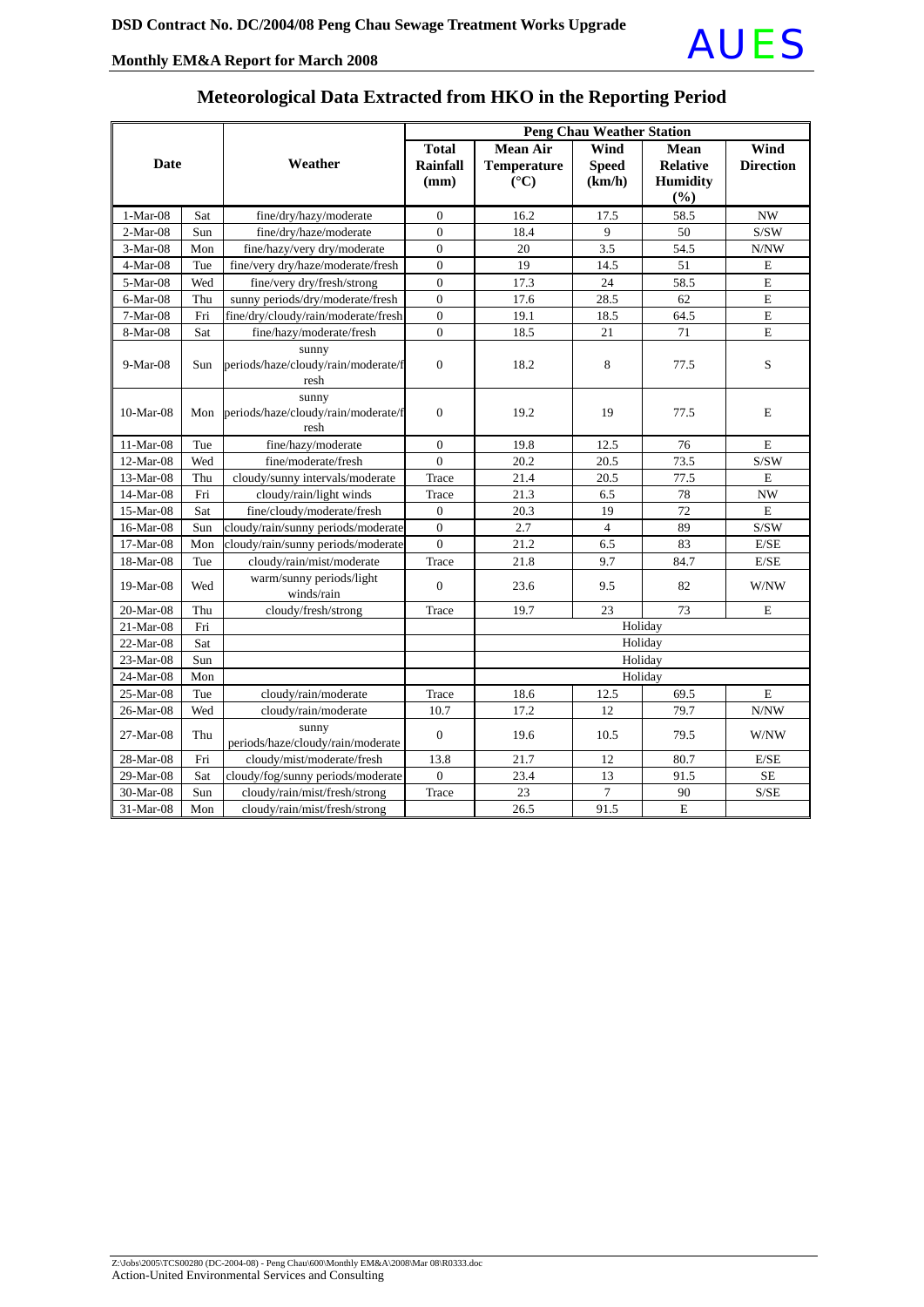

## **Appendix H**

## **Three-Month Rolling Program**